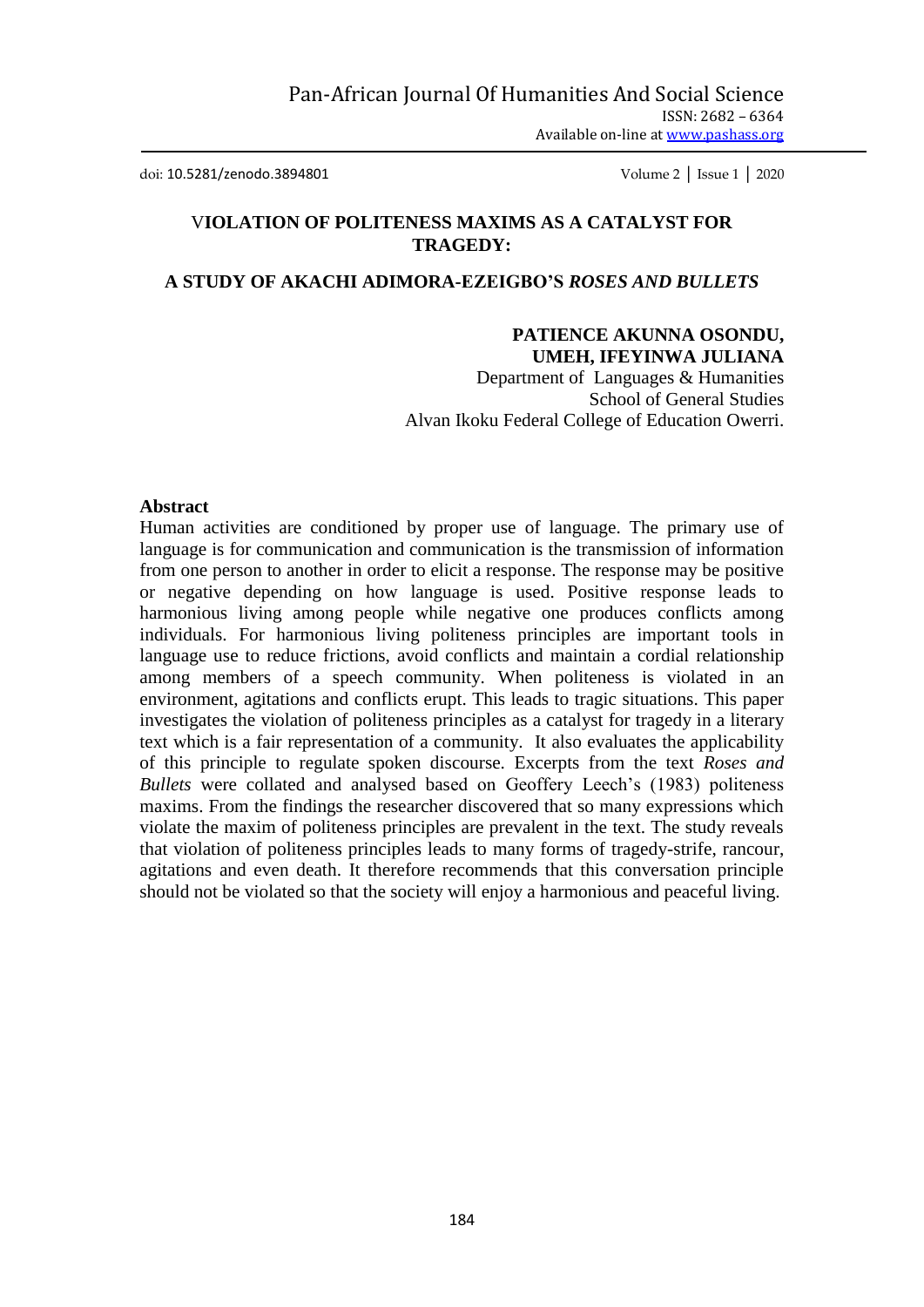#### **Introduction**

#### **Background of the Study**

The most powerful, sophisticated medium of communication is language which is a vital instrument in cultural transmission and preservation of a social group. An examination of the linguistic content of a particular speech community can provide information about the life style, occupation, norms, and values of the people. Language has two primary functions. The transactional function of language is a means of conveyance of information. The interactional function refers to language as a means of social maintenance act. This is because people use language differently with one another in the daily conversation and make choice of words which correlates to the context of situation. This is because the content and form are inseparable. What we say is as important as how we say it. This makes it imperative for discussants to be careful to choose words in different social situations to fit different occasions.

Similarly, Okoro and Oruwari (2011:63) affirm that "the linguistic choice of a speaker indicates the social relationship the speaker perceives to exist between him and the listener(s)". This shows that the choice of words by a discussant determines the meaning and interpretation given to the sentences and contributions made during the conversation. In talk exchange, people have to see to whom they are speaking because it is needful to identify the social values of a society in order to speak politely.

In the process of conversation, people have to make decisions about what to, not regard as polite expressions which will involve assessing social relationship along the dimensions of social distance or status.

The study of politeness strategy basically involves knowing the way people use language during communication. It also preaches how language users manipulate language in order to keep the conversation ball rolling. The meaning and utterance of a speaker is understood by the hearers depending on the choice of words used and how the hearers are able to negotiate meaning from the speaker"s contribution. This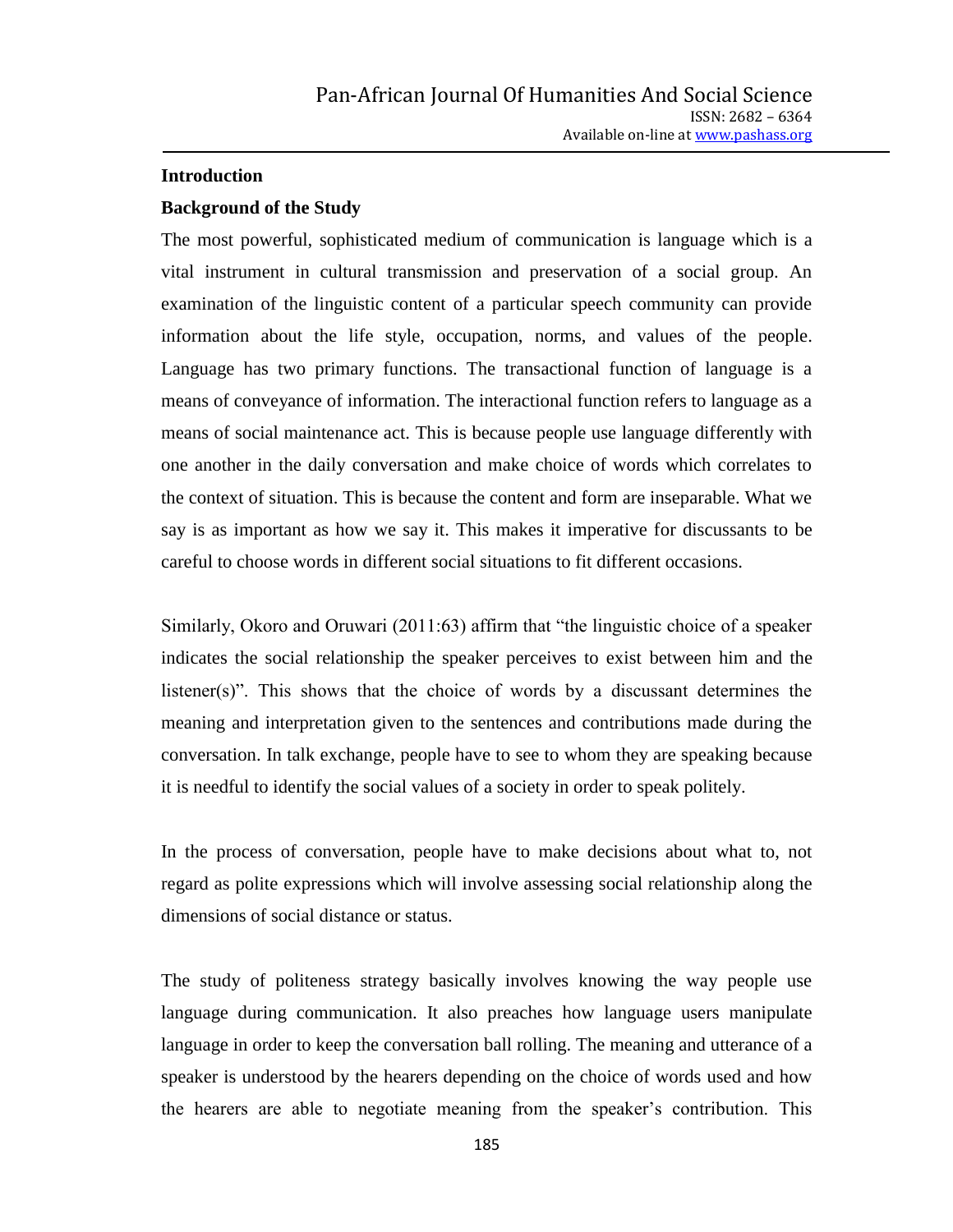determines the continuity or otherwise of the conversation and also shows the social attitudes of the hearer to the speaker and the politeness strategies the speaker employs. The meaning of an utterance understood by the hearer may bring about love and affection and also malice, hatred and conflict among people.

It is for this idea which surrounds conversations that everyone wants to be understood and not be disturbed by others. Moreover, nobody wants to lose face while communicating. Losing face means the notions of being embarrassed, humiliated or disappointed. That is why face is something that is emotionally maintained, enhanced and constantly attended to in the course of an interaction. On this premise this study examines the violation of politeness maxims in a literary text which should be avoided from our society so that tragic situations will not occur and our society will be peaceful.

#### **Statement of the Problem**

Problems emanate from all quarters as a result of communication breakdown resulting from the inability of humans to be linguistically and communicatively functional. Tragic situations have occurred over trivial issues that appropriate expression of oneself should have solved. Our homes, churches, governmental institutions, political settings etc are in shambles because we lack, appropriate language use to influence others for positive behaviour. These therefore form the crux of this research that sees violation of politeness maxims as a catalyst for tragedy in the study of Akachi Adimora-Ezeigbo"s *Roses and Bullets.* Pragmatic principles may have been used in the analysis of the texts but not much has been done in the application or violation of politeness principles in the analysis of the texts and the consequences of the violation.

#### **Purpose of the Study**

The purpose of this study is to identify the forms of tragic situations in the study which is prevalent in our lives. This study will also sensitize the students and scholars of pragmatics to abstain from these various tragic situations so that our environment will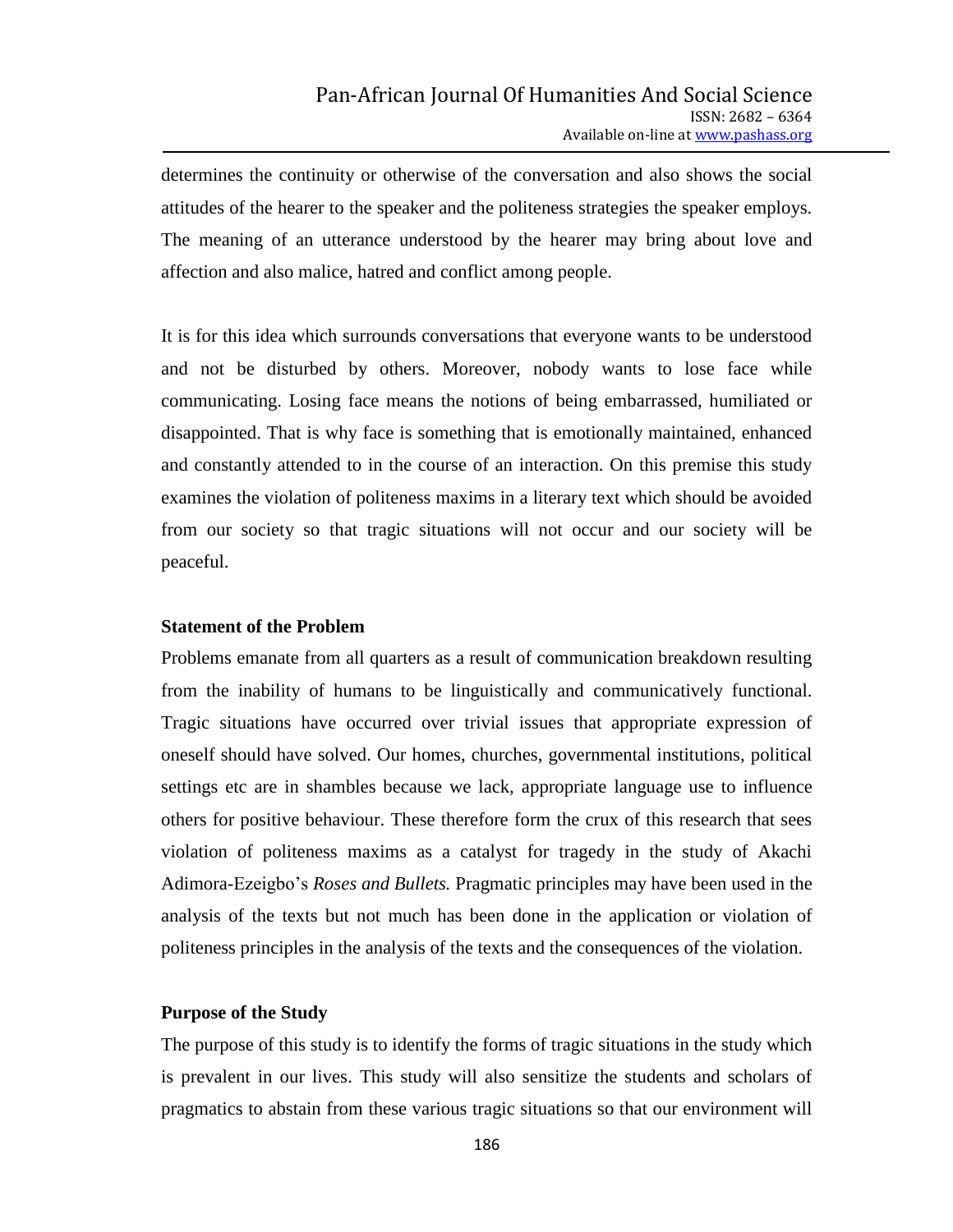be tragic free. The purpose of the study is also to encourage interactants to speak politely to one another in a discussion parlance for harmonious living.

## **Significance of the Study**

This study is very timely and adequate in a country like ours where there are agitations all over the nation emanating from violation of politeness principles. This leads to rancour, strife, death as the case may be. The inhabitants of the society, teachers, children, students, parents, government official and law enforcement agencies should engage in conversation among people in order to maintain face so that we will live in peace. This study could also help to discourage the use of hate speeches in our nation especially in political dispensations.

### **Research Questions**

The following research questions are addressed in this study:

1. What are the politeness maxims that were violated?

2. What are the effects of violation of politeness maxims to the hearers that led to tragic situations?

## **Scope of the Study**

This study has so many sub-divisions but the researchers limits their study to politeness maxim propounded by Geoffrey Leech (1983) especially its violations. Furthermore the researchers find the implicative and explicative meaning of utterances through the violation of politeness principles. The study is further limited to *Roses and Bullets* by Akachi Adimora-Ezeigbo and twenty one excerpts from the book were purposefully selected and analysed.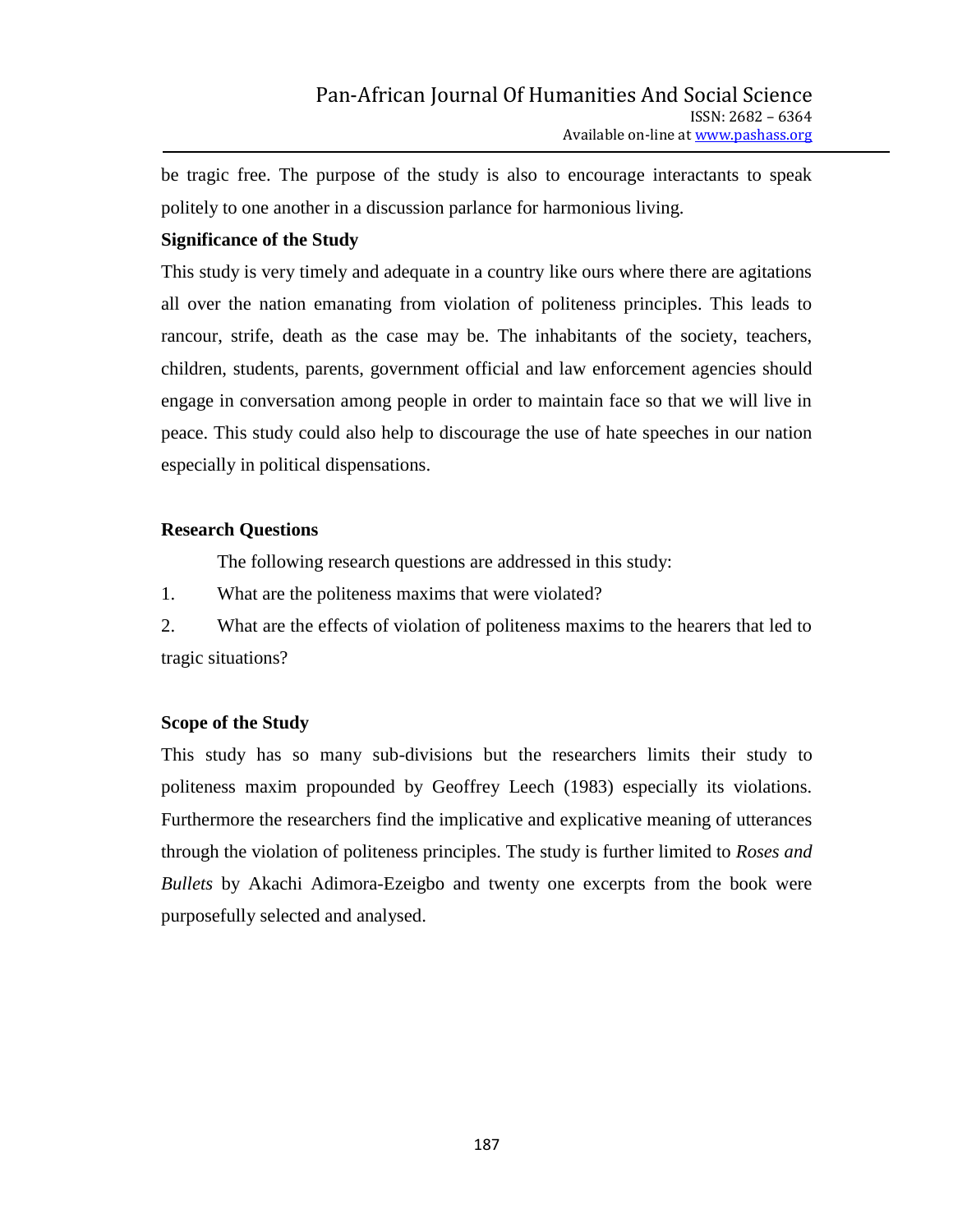## **Literature Review**

This chapter is presented under the following sub-headings: Conceptual framework, theoretical framework and empirical studies.

### **Conceptual Framework**

The following concepts shall be discussed to situate this study properly. Politeness, tragedy, impoliteness are all examined in this section.

### **Politeness**

Generally, politeness is an essential feature or quality of social life. The study of politeness has attracted so many scholars and therefore possesses these definitions. Lakoff (1975:14)... says "politeness is developed by societies in order to reduce friction in personal interaction". Friction in personal interaction is undesirable and that societies develop strategies to reduce that friction. Politeness is therefore a set of norms for co-operative behaviour. Hence politeness is evaluative.

Leech (1980:19) defines it as "strategic conflict avoidance which can be measured and in terms of the degree of effort put in to the avoidance of a conflict situation". Here the avoidance of conflict is making an attempt to be polite since it is strategic. This means that discussants estimate other forms of behavior not to undermine the purpose of establishment of comity.

Brown and Levison (1978:57) view politeness as "a complex system for staining facethreatening acts". This appears to present politeness to avoid becoming embodied in the evaluative struggle over (im) politeness but one cannot know how the hearers will react. The reaction will, therefore, reveal the evaluative nature of politeness.

Watts (2003) said politeness is not something we are born with, but we have to learn and socialize into and no generation has been short of teachers and handbooks on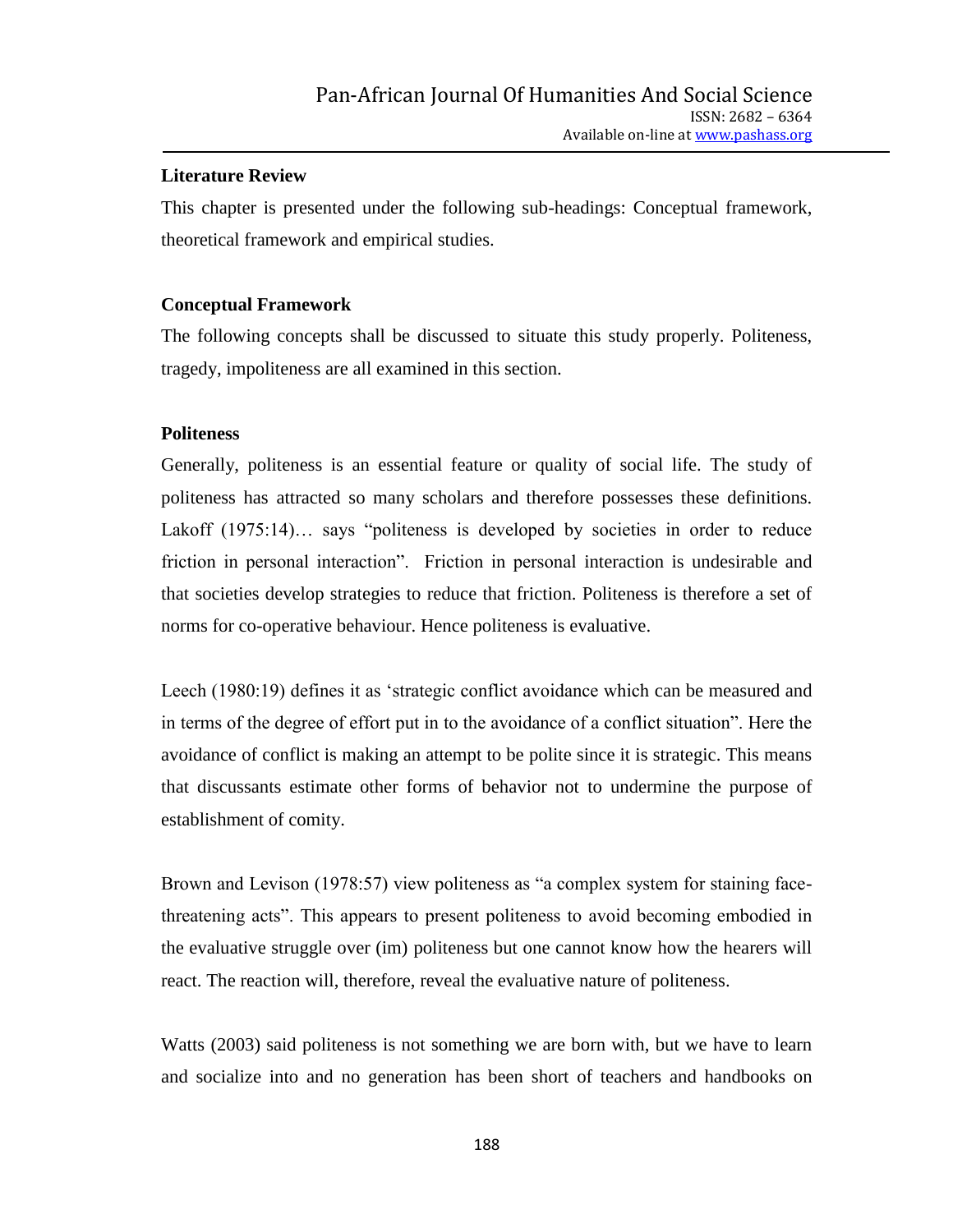etiquette and correct behavior to help us acquire polite skills. This confirms what Wardhaugh (1986:267) explains that politeness is socially prescribed.

These various definitions of politeness show that politeness principles control the ways we use language in order to maintain and consolidate our social relations (Niazi and Guatam 2010). It deals with methods of avoiding conflicts in a conversation. It also foregrounds the inter personal function of spoken language.

Similarly, Adegbija, (1989) in Oboko and Obika (2016) associates politeness with situation in which "one speaks or behaves in a way that is socially and culturally acceptable and pleasant to the hearer." For him, politeness should be viewed in terms of situations that are closely bound to culture. One can, therefore, say, that politeness is speaking to the hearer in a way that he/she is made to feel important and that his/her rights will not be infringed on. By this the speaker should consider the relationship between him and his hearer(s) and then speak in a way that is fitting.

Politeness is of two types; positive and negative politeness.

i. **Positive Politeness:** Positive Politeness consists in maximizing the politeness of polite illocutions (Leech, 1983:84). Positive politeness utterances are used as a kind of metaphorical extension of intimacy, to imply common ground of sharing of wants to a limited extent even between strangers who engage in interaction for a common purpose. Holmes (2008:281) states that positive politeness is solidarity oriented. It emphasizes shared attitudes and values. Positive politeness strategies range over sets of structures that can only be interpreted as "polite" in the presence of face-threat itself. Infact an interactant is positively thought of, given due respect and valued.

ii **Negative Politeness:** This consists in minimizing the impoliteness of impolite illocutions (Leech 1983:84) Negative politeness is oriented mainly toward partially satisfying the hearers negative face and emphasize avoidance of imposition on the hearer. Holmes (2008:281) states that "negative politeness involves expressing oneself appropriately in terms of social distance and responding status differences". It is the desire not to be imposed upon by others or to be left undisturbed.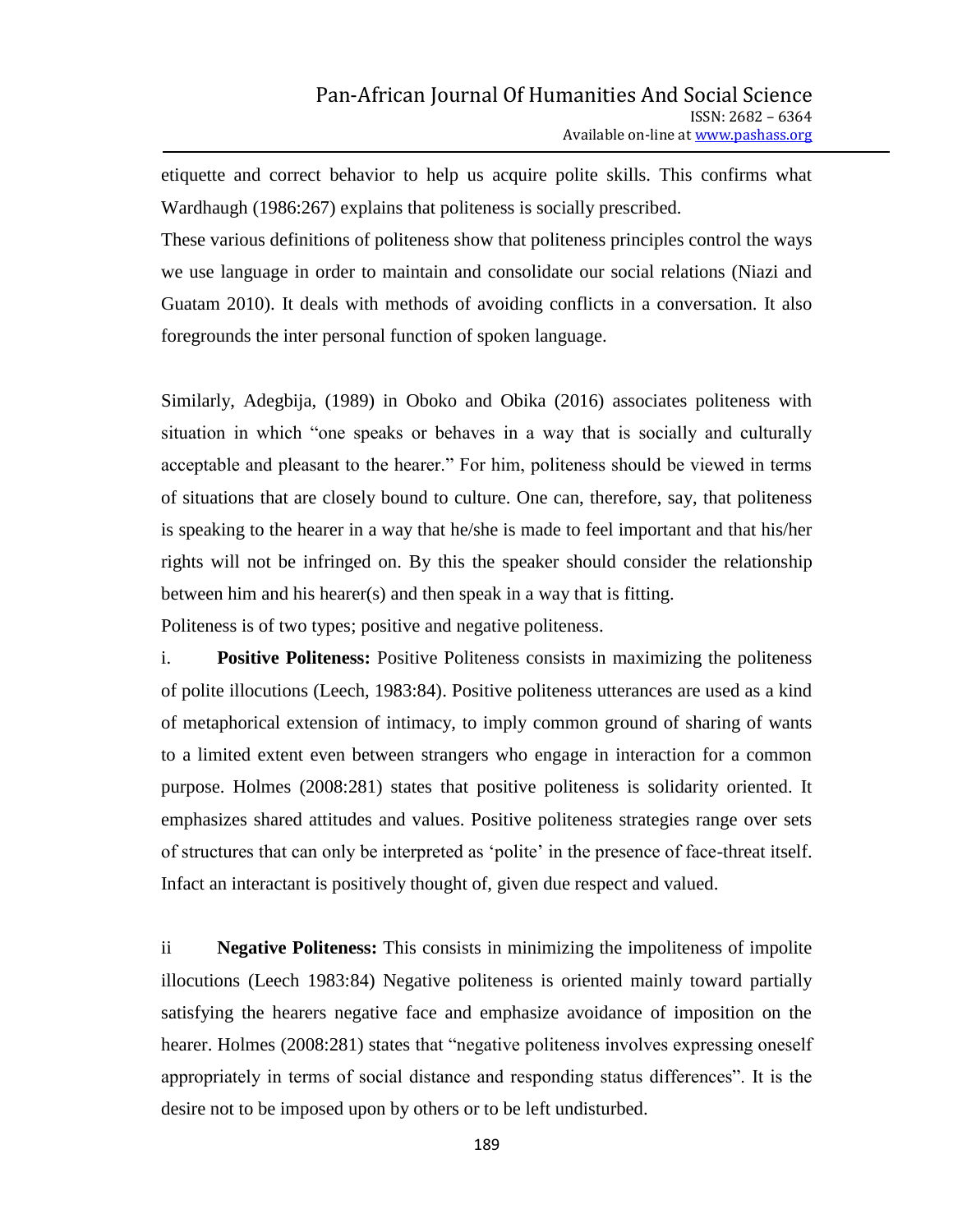In this study, the two types of politeness are violated and this leads to tragic situation to occur and it is deduced that both are strategies of politeness which should be employed in all forms of discussion.

#### **Tragedy**

In literary terms, tragedy is a form of drama in which there is a display of human suffering and often catharsis for the audience. Tragedy, as we know it in western culture, has its foundation in ancient Greece. It has evolved over the millennia and had an important role in many different cultures and eras, such as in the time of the Roman Republic, in Elizabethan English and extending to the present day. Generally it is understood that the word comes from the classical Greek word trag (0)-aoidia, meaning "goat song." There are a few different reasons posited for what role the goat played in the iterations of tragedy. Some quarters say that a goat was given as a prize to whoever sang the best tragic song in a competition, while others argue that a goat was sacrificed while choral dancing occurred. Yet one more possible etymological proof is from the Greek work trygodia, meaning "ode of the grape harvest" as these events may have occurred during that harvest.

The definition of tragedy has changed over time. The free on line dictionary defines tragedy as "a literary work in which the main character is brought to ruin or suffers extreme sorrow, especially as a consequence of a tragic flaw, moral weakness, or inability to cope with unfavourable circumstances. "Recently, we refer to many large and small events as tragedies in daily life, whether it's losing a loved one or a catastrophic natural disaster such as an earthquake that leads to many deaths. However, the literary definition of tragedy generally demands that the downfall of the protagonist does not come chiefly from external forces, but instead from the character"s own errors and flaws. For examples:

Losing out on a promotion due to a fatal error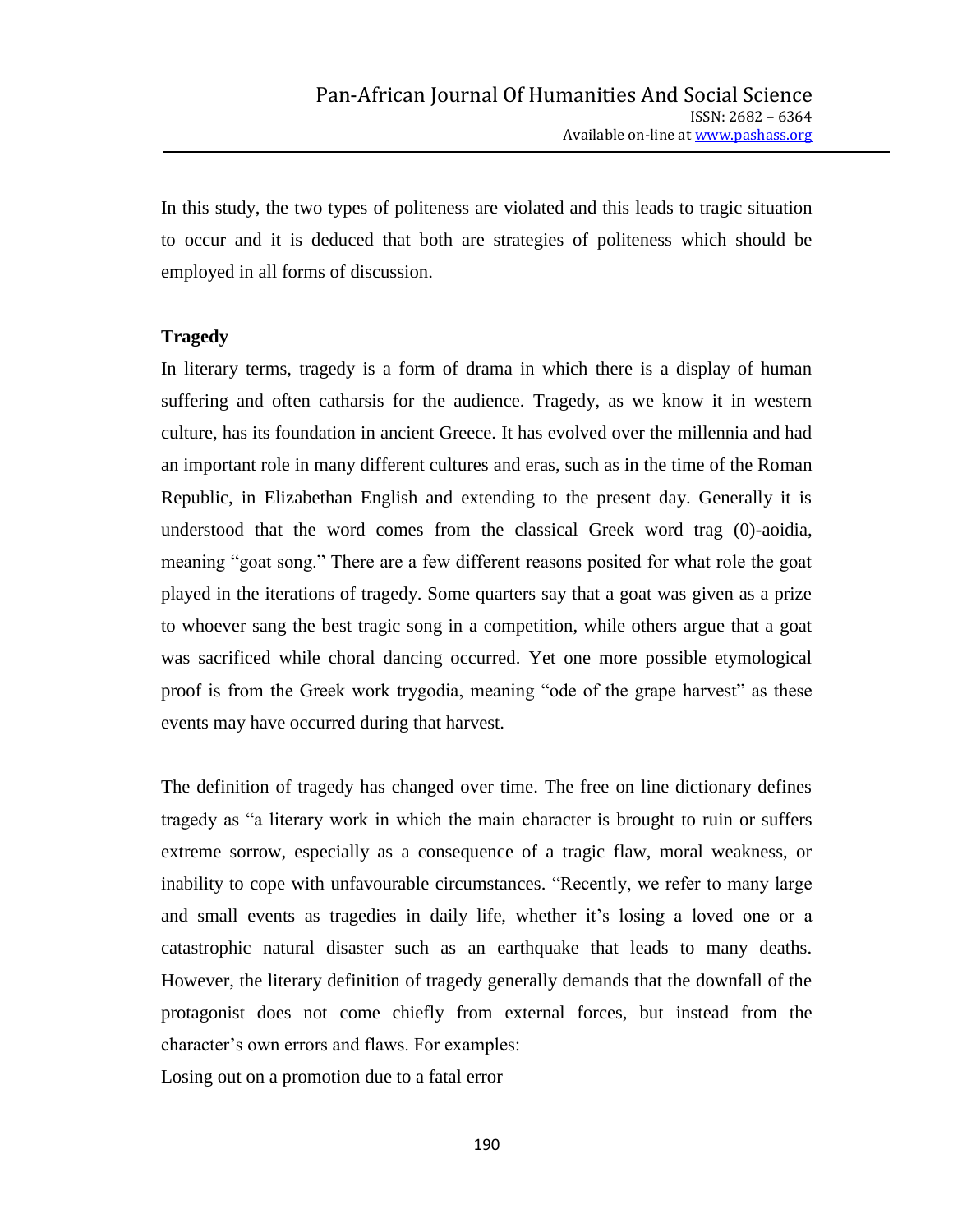Breaking off a relationship through a misunderstanding and pride overshadowing the truth.

A patient dying at a hospital because a doctor is too arrogant to admit that he or she made a mistake.

In *Roses and Bullets* by Akachi Adimora-Ezeigbo, the Protagonist Ginikanwa suffers extreme sorrow as a consequence of her flaws and inability to cope with circumstances surrounding her. She lost people that were the love of her life; that is losing everything just that she did not lose her life. So tragic situations are prevalent in the text.

#### **Impoliteness**

Locher and Bousfield (2008:3) describe "impoliteness by saying that impoliteness is behaviour that is face-aggravating in a particular context". They explained that impoliteness is caused intentionally. Culpeper (1996) introduced a model of impoliteness and asserts that "impoliteness is intended to produce disharmony between interlocutors in social interactions. Although his model is based on Brown and Levinson's (1987) PT, he refutes their view that impoliteness is "marginal" to everyday conversation. He asserts that it is not possible to understand the notion of politeness without comprehending impoliteness phenomenon. Culpeper (1996) defines strategies for negative and positive impoliteness.

These strategies are shown below with their examples:

P1 Notice, attend to other"s interests, wants, needs and goods:

"You are looking good today! Can you help me shift some boxes?"

P2 Exaggerate interest, approval, sympathy for other (use intensifying modifiers or phrases):

"That's really an extremely good point."

P3 Intensify interest to other (stress the sincerity of your good intentions for the hearer):

"If it will help, I could take on a few tasks."

P4 Use in-group identity markers (ellipsis, slang, jargon):

"How "bout lending us a few quid, pal?"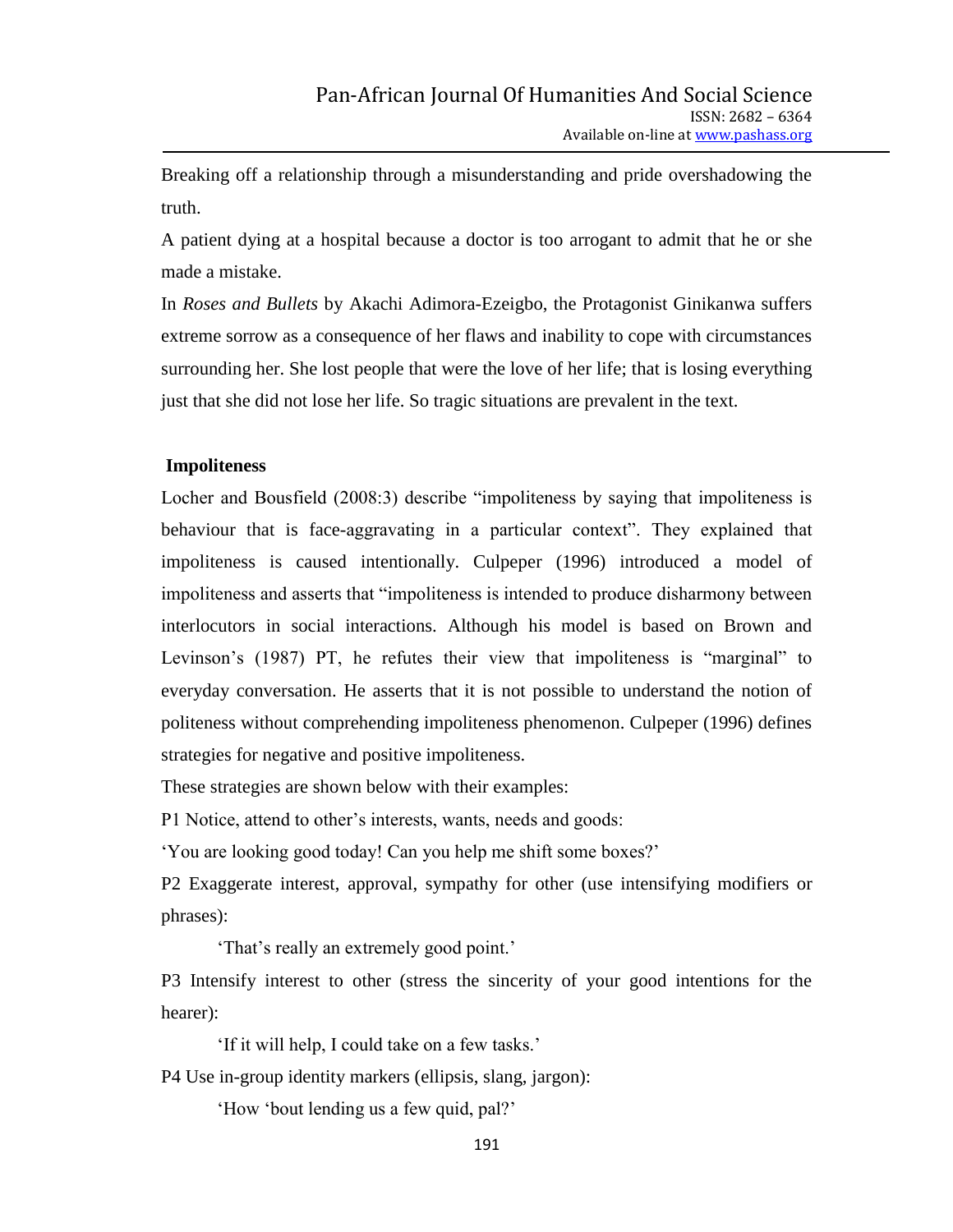P5 Seek agreement (talk about safe topic that both hearer and speaker are likely to agree on):

A: 'The weather's not very nice today, is it?'

B: 'I know. It's just awful, isn't it?'

P6 Avoid disagreements (use token agreements; appear to agree by hedging opinions):

A: 'You hate meetings, don't' you?'

B: 'Well yes, sometimes.'

P7 Presuppose, assert or raise common ground (gossip, safe topics):

"Do you remember that restaurant we went to in Camden all those years ago?" P8 Make jokes:

"Get that old frame of yours in gear and give me a hand."

P9 Assert or presuppose speaker"s knowledge of and concern for other"s wants:

"I know you need this money so I"ll pay you back first thing tomorrow." And so on.

Negative Politeness Strategies and their examples:

N1 Be conventionally indirect (in formulating the FTA):

'Can/could/will/would/etc. you lend me f?'

N2 Hedge (the illocutionary force of FTA:

'I wonder if you could lend me f?'

N3 Be pessimistic (about hearer's ability or willingness to comply with FTA):

'I don't suppose you can lend me f?'

N4 Minimise the imposition:

'Can I just borrow f?'

N5 Give deference (through honorifics, respectful address terms):

"Sir, I wonder if you could lend me f?"

N6 Apologise (indicate reluctance to carry out the FTA):

"I hate to ask this, but could I borrow?"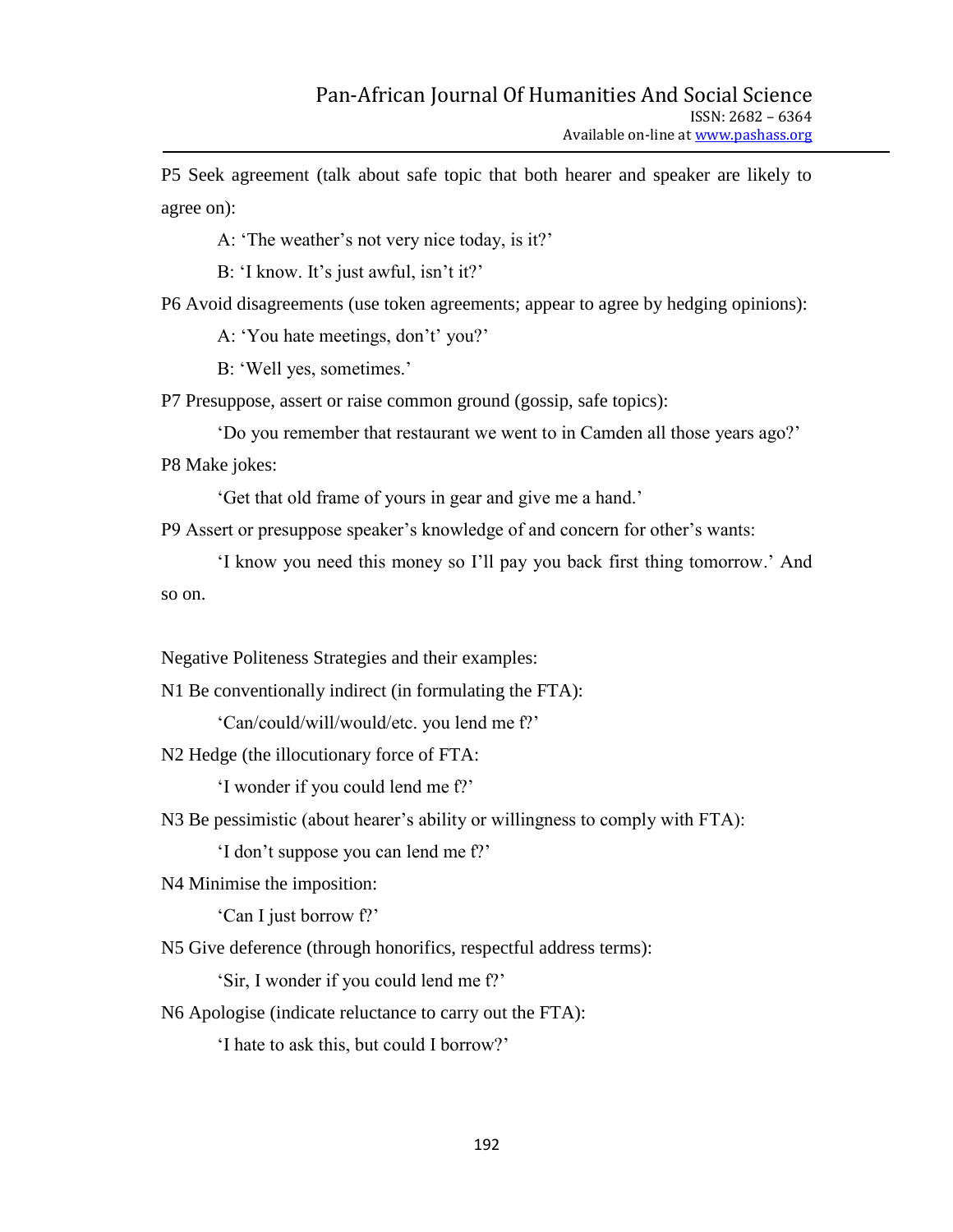From the above illustrations of positive and negative impoliteness, a violation of politeness principles is equal to positive and negative politeness. It"s applicability and intentions is to elicit conflict and so also it is for violations of politeness maxims. So it can be said that positive and negative impoliteness equal to violations of it.

#### **Theoretical Framework**

There are some related theories to the politeness theory. It is imperative to mention them to explain some of the parameters of politeness principle. One of these theories is the communication accommodation theory developed by Howard Giles (1981). The theory is concerned with the links between language, context and identity. It focuses on the patterns of convergence and divergence of communication behaviours particularly as they relate to people"s goals for social approval, communication efficiency and identity. Convergence behavior brings people together for harmonious living while divergences eschew people and leads to chaotic living. So politeness is related to convergence behavioural strategies which bring people together for a conflict-free environment.

Secondly the cooperative theory which is propounded by Paul Grice (1975) says make your conversational contribution such as is required, at the stage at which it occurs by the accepted purpose or direction of the talk exchange in which you are engaged. Grice"s cooperative principle is a set of norms that are expected in conversations. It consists of four maxims; we have to follow in order to be cooperative and understood maxim of quality. As speakers we have to tell the truth or something that is provable by adequate evidence.

Maxim of quantity: we have to be as informative as required. Maxim of relation: our response has to be relevant to the topic of discussion. Maxim of manner we have to avoid ambiguity or obscurity; we should be direct and straight forward. This means that successful communication does not only depend on what we are saying but also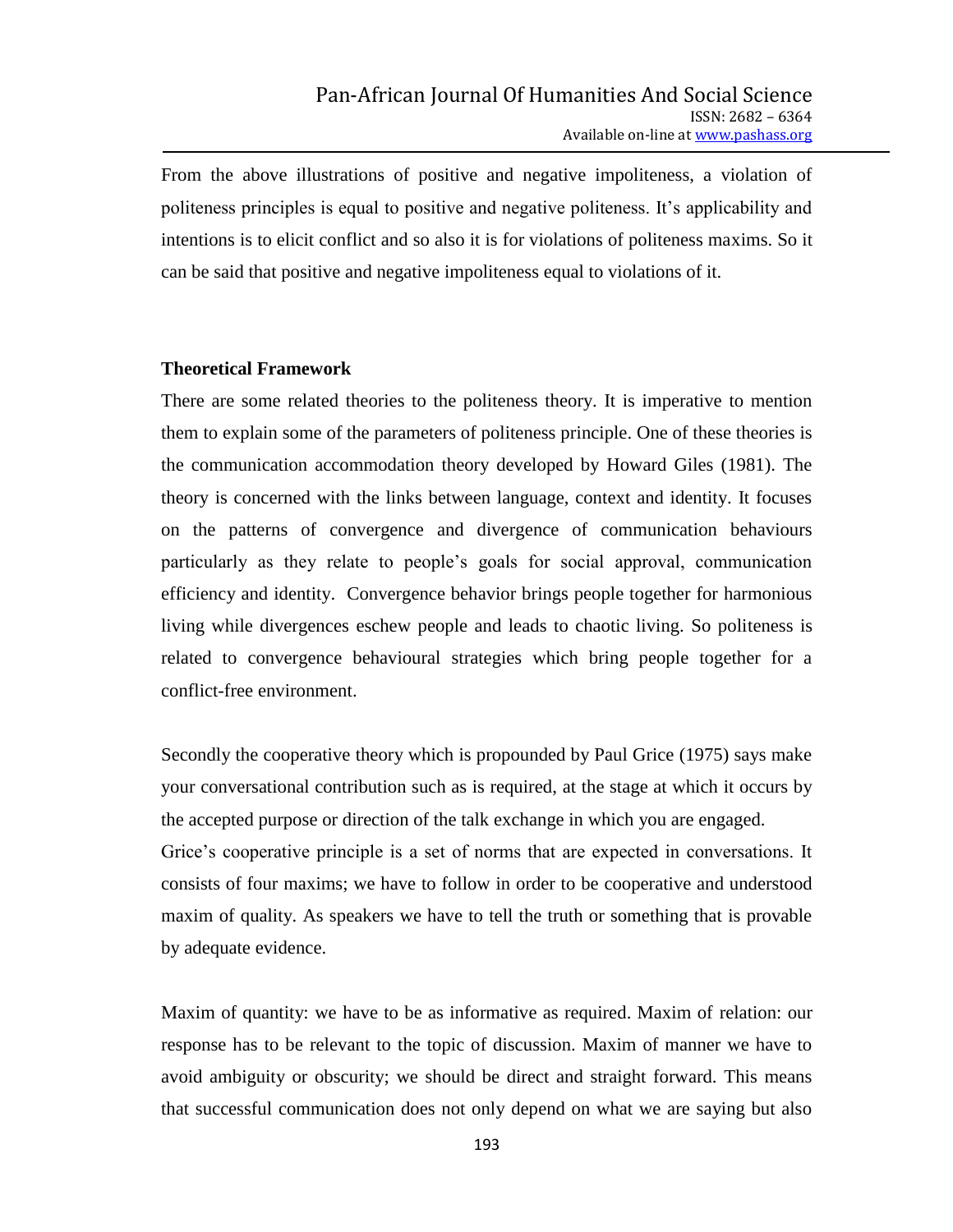on how we say it. Grice says that when we communicate we assume without realizing it, that we and the people we are talking to, will be conversationally cooperative. We will cooperate to achieve mutual conversational ends. The aforementioned theories have link to politeness theory.

Politeness theory offers strategies in order to achieve successful communication. These strategies enable us to create maximally comfortable environment for communication. The proponents of this theory are Goffman (1967), Lakoff (1978), Leech (1983), Brown and Levison (1987) but the theoretical framework adopted for this work is Geoffrey Leech"s Politeness Principles. Geoffrey Neil Leech introduced the principle of politeness in 1983 after studying Grice Cooperative Principle. For him besides cooperation, most interactions are governed by politeness and that is to say by what is considered a polite social behavior within a certain culture. It also concerns a relationship between self and other in a conversation; self is identified as the speaker and other the hearer. Besides that, the speaker also shows politeness to the third parties who may be present.

Geoffrey Leech has proposed a way of explaining how politeness operates in conversational exchanges in series of maxims which are outlined thus:

(i) **Tact Maxim**: (In impositives and commissives)

(a) Minimize cost of other (b) Maximize benefit to other.

(ii) **Generosity Maxim:** (In impositives and commissives) Minimize benefit to self and maximize cost to self.

- (iii) **Approbation Maxim: (**In expressive and assertive)
- (a) Minimize dispraise of other (b) maximize praise of other)
- (iv) **Modesty Maxim:** (In expressive and assertive)
- (a) Minimize Praise of self (b) maximize dispraise of self).
- (v) **Agreement Maxim** (assertives)
- (a) Minimize disagreement between self and other
- (b) Maximize agreement between self and other
- (vi) **Sympathy Maxim:** (In assertives)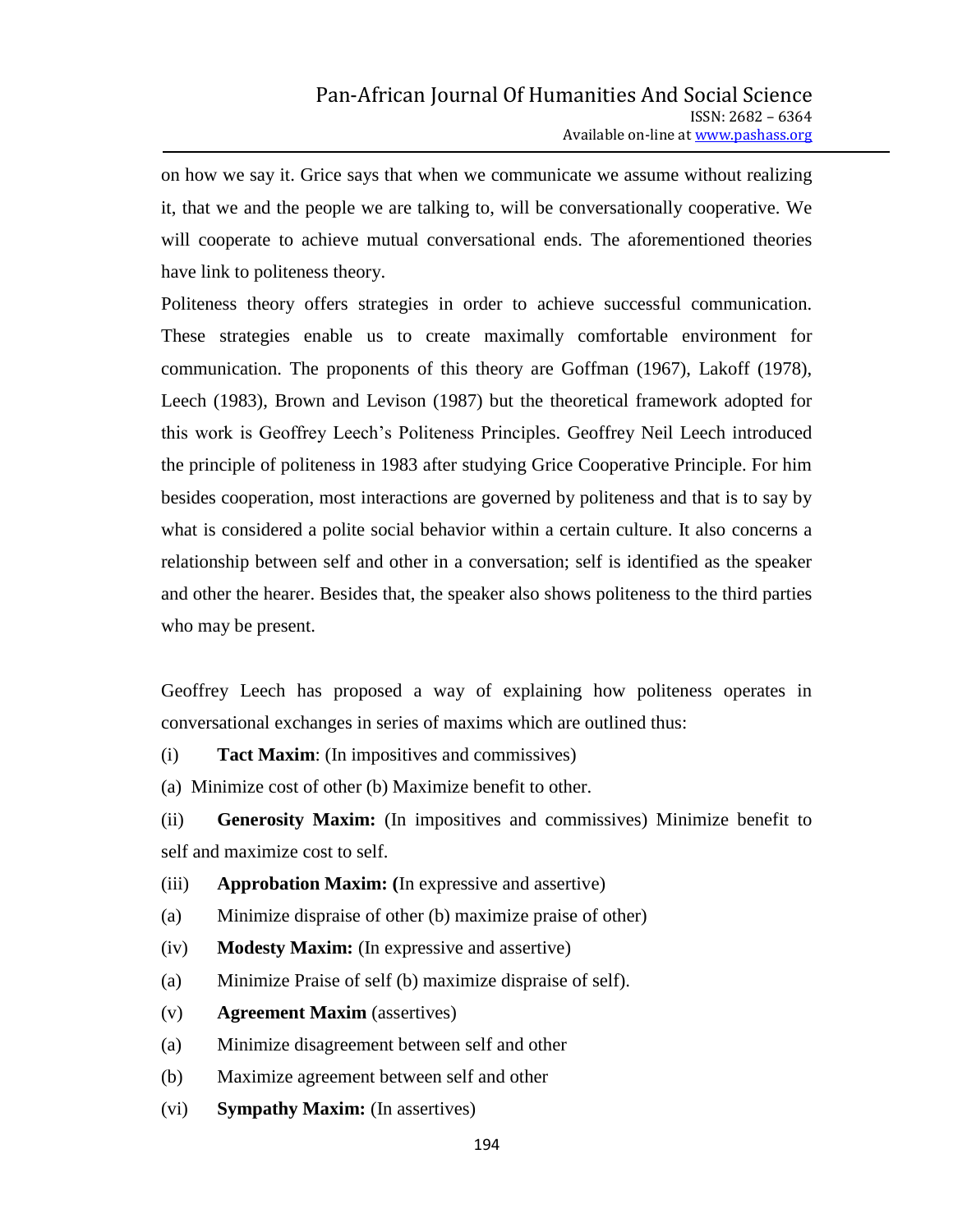(a) Minimize antipathy between self and other

(b) \Maximize sympathy between self and other (Leech, 1983:132)

(vii) **Pollyanna Principle:**(consideration maxim) Pollyanna Principle in its positive aspect posits that interactants in conversational exchanges tend to "prefer pleasant topics of conversation to unpleasant one"s since people will prefer to look on the bright side rather than on the gloomy side of life (Leech, 1983:147) In its negative aspect, the principle believes that interactants can play down on unpleasant or gloomy subjects by using pleasant expressions or euphemisms, by using understatements or litotes or by using act minimizing adverbials such as a bit, a little.

The tact maxim and generosity maxim, recognizing that an action is to be performed by the speaker, maintain that such an action concerns the cost or benefit of future action to speaker or hearer. Therefore speaker should minimize cost to other and maximize benefit to other but should minimize benefit to self and maximize cost to self.

"Self" as used above refers to the current speaker while other refers to the hearer (or the one being talked about who may not even be present during the conversation) respectively. Approbation and modesty maxims concern the evaluative strength of speaker"s statement with respect to self and other. Approbation maxim may mean something like avoid saying unpleasant things about others and try saying pleasant things about others" while modesty maxim may imply something like avoid saying pleasant things about self and try to minimize or play down pleasant things about self". Agreement maxim focuses on mutual agreement and concord in conversations. A speaker is therefore expected to seek agreement and reduce or mitigate disagreement. The sympathy maxim wishes the speaker to reduce antipathy and show sympathy between self and other. Finally the Pollyanna maxim shows consideration to others.

Furthermore, Agbedo (2015:322) outlines Leech's different situations which call for different degrees of politeness as follows:

**Competitive:** The speech goals compete with the social goal. In this situation politeness is viewed as being negative. For example giving an order.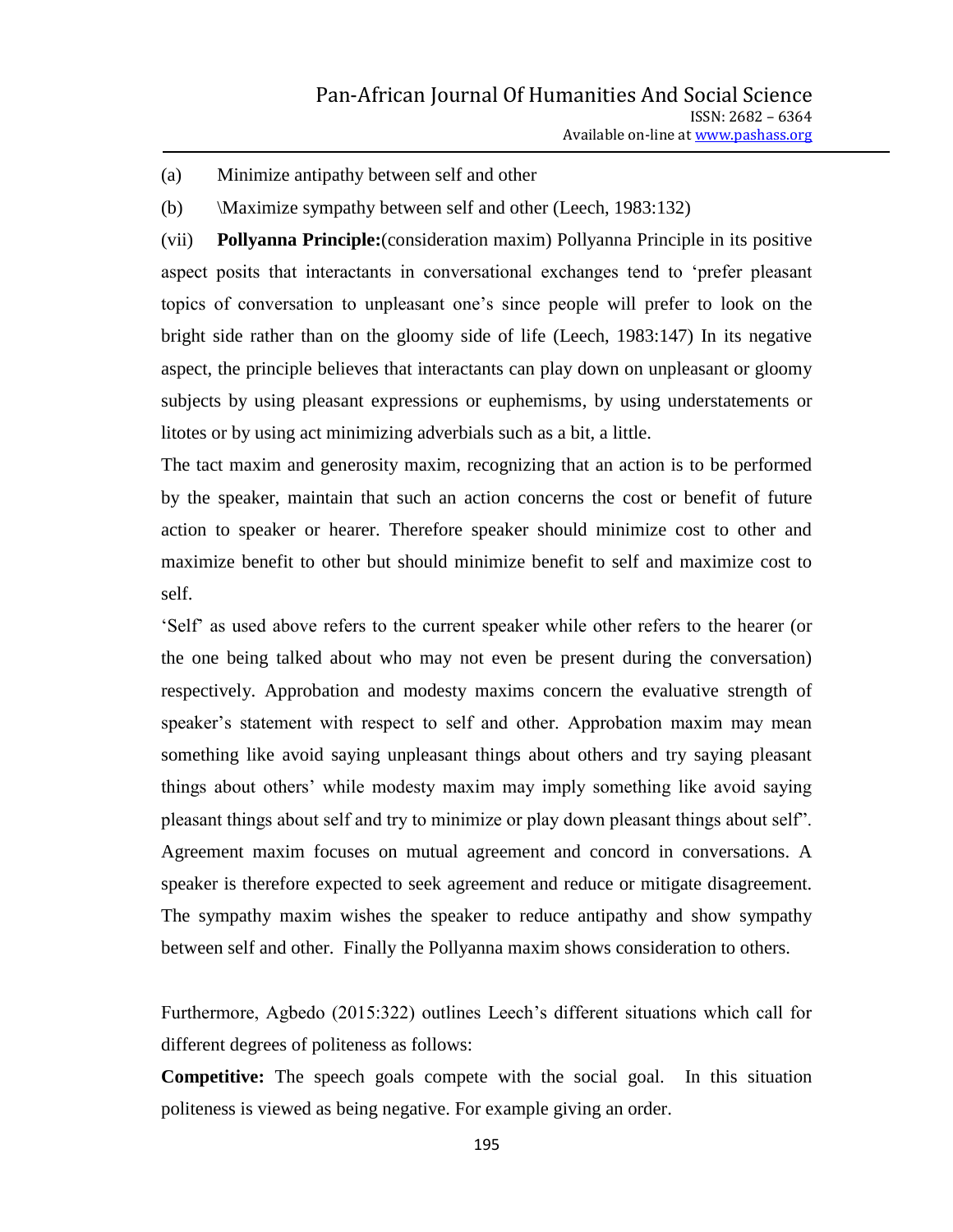**Convivial:** The speech goal matches the social goal. In this situation politeness is viewed as being positive. For example thanking someone.

**Collaborative:** The speech goal is different from the social goal. For example making an announcement.

**Conflictive:** The speech goal conflicts with the social goal. For example making an accusation.

From the above, politeness therefore, involves conforming to socially agreed codes of good behavior. Violation of these codes of good behavior leads to tragic situations in the society which is what this study sets out to examine.

#### **2.3 Empirical Studies**

A lot of studies have utilized the assumptions of politeness theory and different communicative contexts. This section will review some of these studies.

Odebunmi (2005:1-22) investigates politeness principles in the conversation between doctors and patients in hospitals in South-western Nigeria with the intention of identifying the tact and other politeness strategies employed in the interactions. Using insights from two unique theories of politeness, the researcher observes that interactions are characterized by the observance of the tact maxim, the generosity maxim, the sympathy maxim, the Pollyanna principle and face threatening acts. The study observes that the Pollyanna principle in hospital interactions is characterized by three operational tendencies which are Referential/Hinting, tendency Euphemistic and Ethical positivity tendencies. The researcher concludes that politeness and effective face management exert positive influence on medical practice and determine the extent of its acceptability by the people. The study finally notes that a number of doctors violate politeness strategies thereby causing complications, discomfort and even death of patients and even impinge on interactions. The present study is similar to the above as it examines the violation of politeness strategies as well as how hearers react to such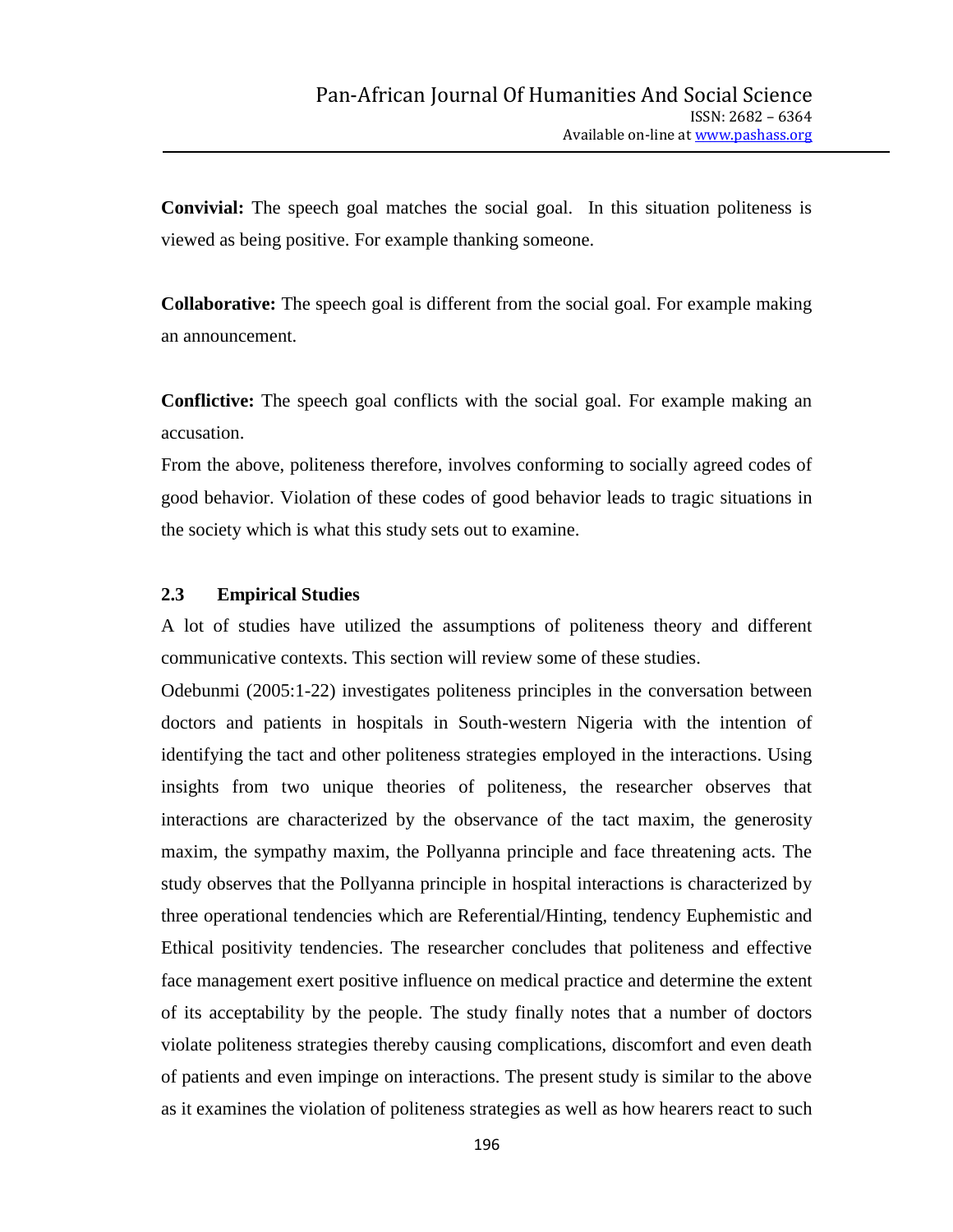and its effects on conversation even in the society. However, the study is concerned with real language habit occurring naturally and the present study is based on literary text.

Jasim and Aziz (2010:291-323) is an instance of investigations of politeness in literary text, which preoccupies itself with the examination of the politeness possibilities of a non-verbal linguistic behavior – silence – in conversations of characters in a literary text. Jasim and Aziz (2010) take a pragma-stylistic look into the nature and functions of silence in the conversations of characters in August Strindberg"s The Stronger. The researchers note that the Stronger represents, in a realistic setting, a powerful and highly concentrated dramatic action in which two women are bound in an intense lovehate relationship and locked in a deadly conflict. The data is a play which unfolds like a dramatic monologue delivered by a character, Mrs. X at another, Miss Y who keeps completely silent throughout the play. She only maintains her share in the development of the action by pantomime, facial expression and an occasional laugh. Therefore, the data is devoid of dialogue in the usual sense. In the light of the pragmastylistic analysis, the researchers maintain a number of positions: that the play is based on the literary strategy denominated as Rhetoric of Silence; that the immediate effect of the play is to make the audience be engaged in a process of decoding (that is, to position the audience within the symbolic order presented by the characters; that the author gives the reader the choice to choose who is the stronger and; that silence plays an integral part in human interactions as it is carried out in different fields of linguistics. Jasim and Aziz (2010) conclude that in August Strindberg's The Stronger, silence is practiced to express a variety of meanings and functions and that such functions of silence include silence as self-control, silence as curiosity, silence as respect and silence as avoidance (in the sense of omitting to say something negative), among others.

This work is related to the present research in that it focuses on the politeness possibilities in a literary discourse and normally silence is one of the features of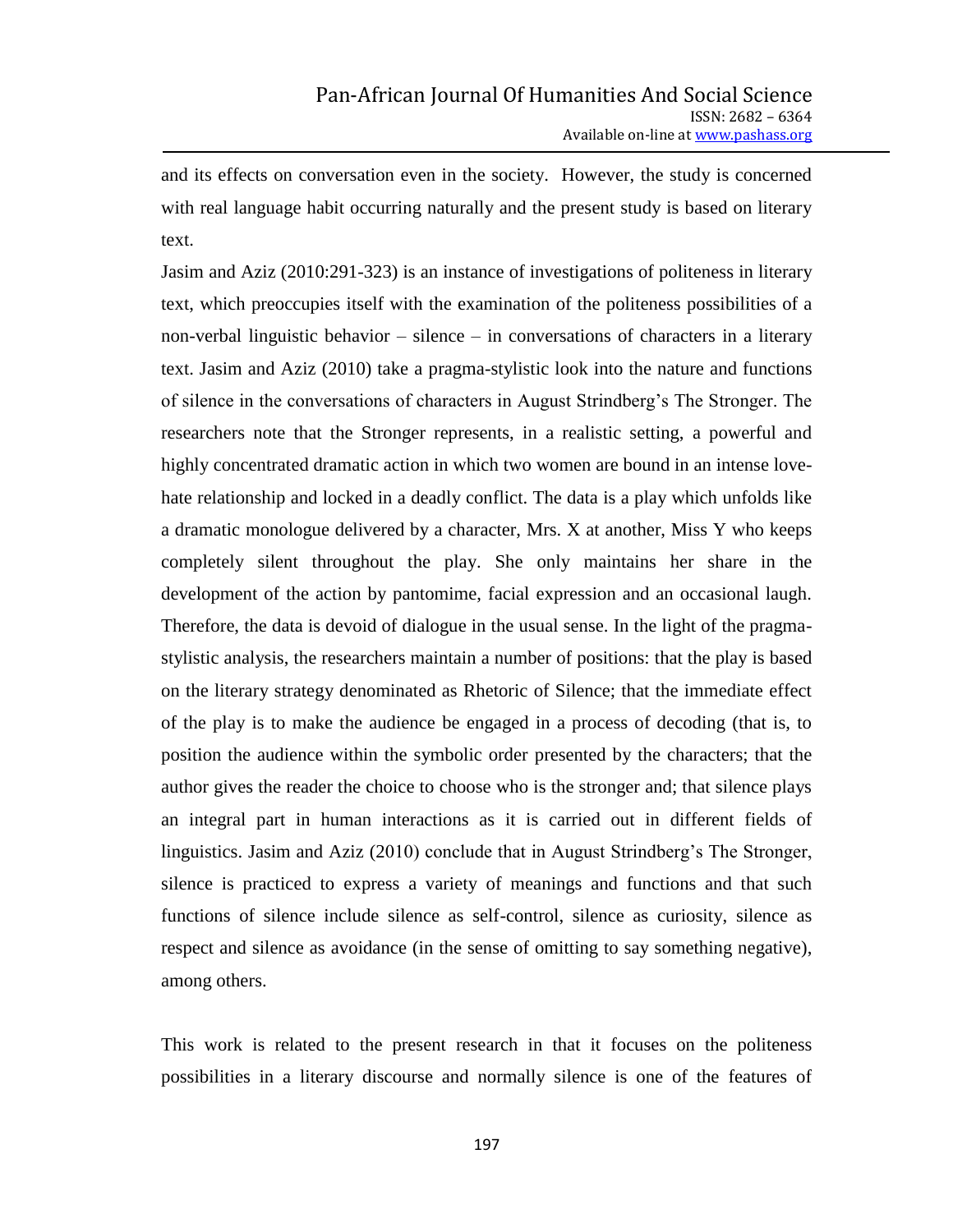naturally occurring conversations. However, the present work is on politeness violations in a literary text.

Behnam, Sakhaei and Nabifar (2014:80-87) is an exploration of face and politeness concerns in a literary text. The research which aims at figuring out how politeness strategies are used by the characters and how the variables of power and distance influence the choice of politeness levels is a report of a comprehensive study of the politeness phenomenon in Harold Pinter"s well-known dramatic literature, The Birthday Party. In order to analyze the play"s text, the face-saving universal model of politeness is used and the three variables which are power, distance and rank extremity are also investigated in the text. In order to figure out the uses of politeness strategies in the drama, the researchers first identify the main characters, identify the kind of politeness strategies employed by the characters, assess the social variables of power and distance, and then calculate and compare the frequency of each strategy. Similar descriptive analytic procedures as often used in naturally-occurring conversations are employed.

The researchers employ qualitative method of analysis for evaluation and quantitative approach for calculating frequency counts and facilitating comparison of the findings. Careful screening of the dialogues demonstrates that a good number of politeness strategies are used in the drama. However, different preferences are found in the use of the strategies towards the positive role. Regarding the social distance, the findings are consistent with Brown and Levinson"s theory predictions. The findings of this study suggest that the assertion of power is a complicated process which cannot merely be explained by the high frequency of the use of certain strategies and, an interlocutor's power depends upon many factors like the role of the interlocutor and his/her status in the particular interaction, and in relation to the addressee.

The Study is concerned with politeness in a literary dramatic text. This study and the present study are related as they are all concerned with politeness in literary texts. But Behnem, Sakhaei and Nabifar (2014) concentrate on variables of social distance,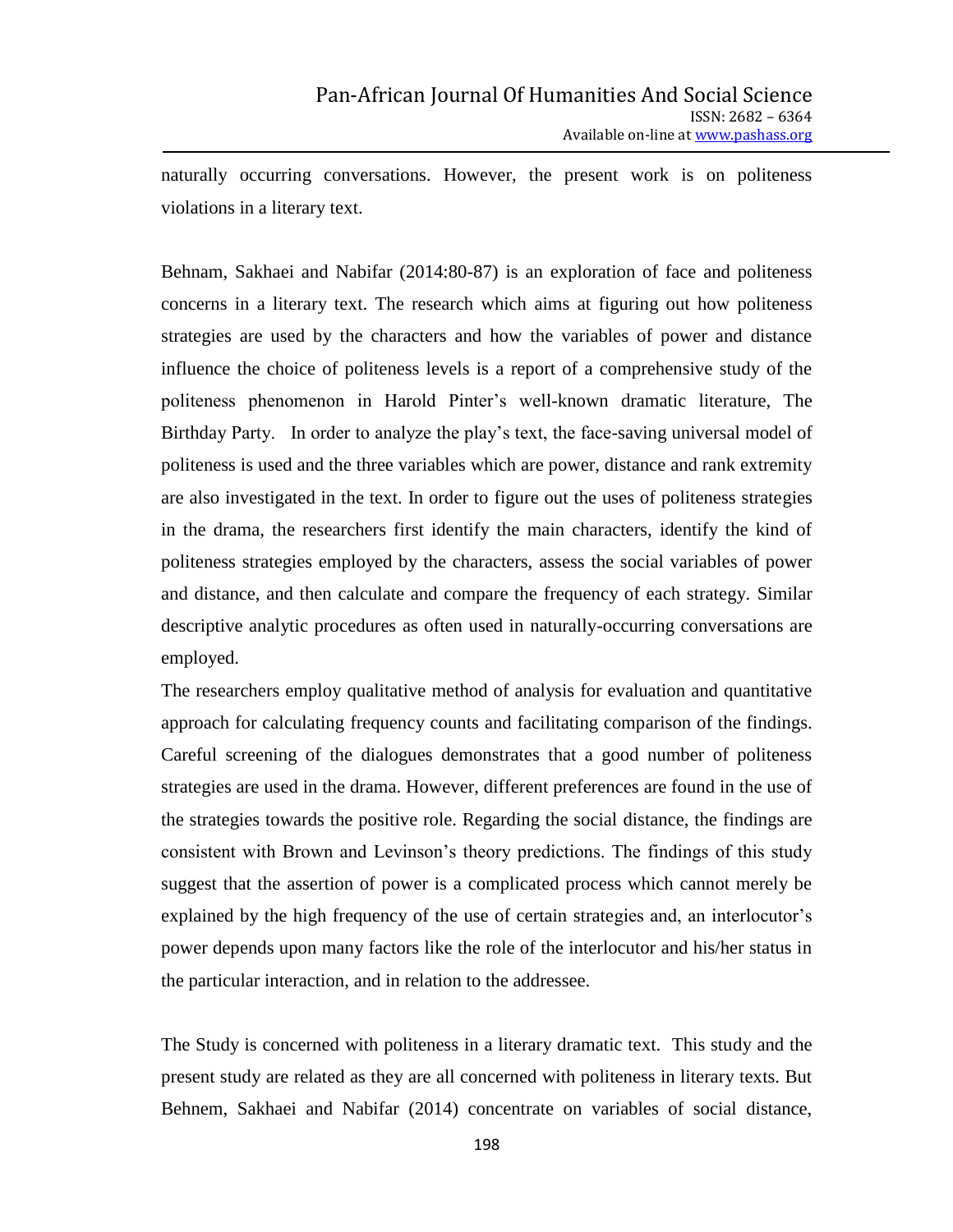relative power and ranking of impositions among characters in a drama text but the present study looks at violation of politeness maxims in a novel.

This section has closely looked at some scholarly works on politeness principles in conversations be it naturally occurring conversations and in literary texts. The works reviewed reveal that none examined violation of Leech"s (1983) politeness maxim in a literary text and that is why the present study is designed to fill the gap.

## **4. Data Presentation and Analysis**

Here, twenty one excerpts which contain the politeness maxims that are violated are identified and analysed based on the research questions.

## **Research Question One**

## **What are the politeness maxims that are violated?**

## **Twenty One Violated Maxims and dialogues are presented in this Table**

| N <sub>o</sub> | Data                                                       | <b>Violated Maxim</b> |
|----------------|------------------------------------------------------------|-----------------------|
| Data 1         | "Did you not hear what I said? Go and get your things"     | in this case the      |
|                | Ginika heard her father letting out a bellow of rage. She  | tact<br>maxim<br>is   |
|                | looked up instantly and saw him standing smack at the      | violated              |
|                | door. He had doubled back to find out if she was picking   |                       |
|                | up her things. "Meet us in the car I will send Udo to help |                       |
|                | "he added $(pg 10)$                                        |                       |
| Data 2         |                                                            |                       |
|                | "Where is Eloka? Where is that headstrong boy who          |                       |
|                | thinks he is eze-onye-agwanam, the one who knows it        |                       |
|                | all"? He bellowed like a bull maddened by the bites of     |                       |
|                | testse-flies I say where is that ingrate, who behaved      |                       |
|                | like an overfed child that bit off his mother's nipples,   |                       |
|                | forgetting that he would need to suckle again? Ewo I have  |                       |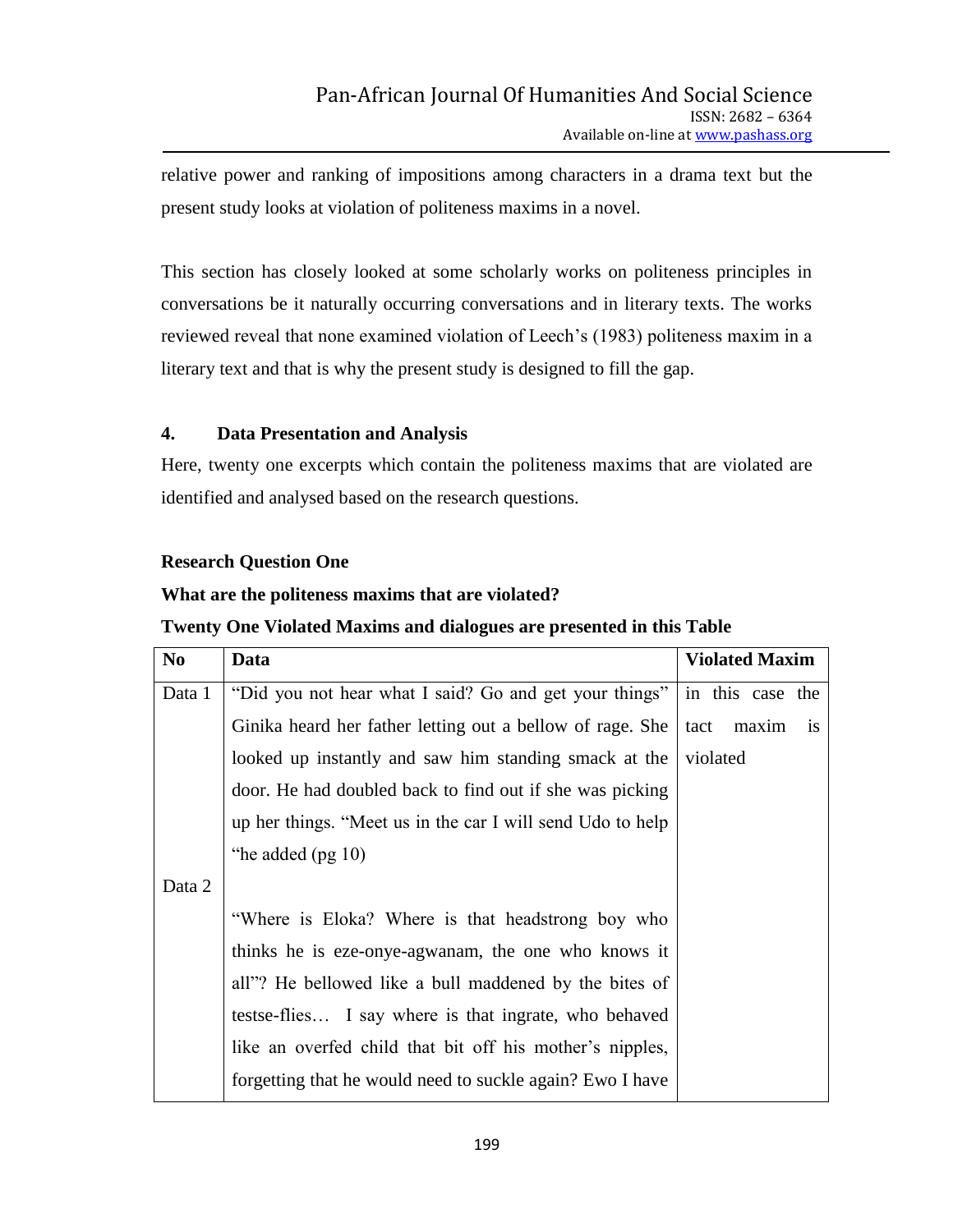| Available on-line at www.pashass.org |  |
|--------------------------------------|--|
|                                      |  |

|        | seen an abomination Eloka, what is this I heard from       |                   |
|--------|------------------------------------------------------------|-------------------|
|        | Osita Osita told me that you are not studying              |                   |
|        | agriculture but engineering. Is this true? Yes papa I'm    |                   |
|        | studying electrical engineering. (pg 89).                  |                   |
| Data 3 |                                                            |                   |
|        | "Are you pregnant? Did you do what I advised you to do     |                   |
|        | when I talked to you on this matter? I am not pregnant     |                   |
|        | Ginika felt anger rising inside her but she didn't want to |                   |
|        | give it room to grow. "Mama I thought you and Eloka        |                   |
|        | discussed this matter when he was here why do you bring    |                   |
|        | it up again"? "You are asking me why I bring it up, eh?    |                   |
|        | My daughter-in-law asks me why I want to know if she is    |                   |
|        | pregnant Aru, abomination!                                 |                   |
|        | Why do you think we married you to come here and stare     |                   |
|        | at us in the face? (pg $260-261$ )                         |                   |
| Data 4 | "You students, your eyes are always in search of girls     | Generosity        |
|        | instead of reading your books. You are all izizi-nso-      | maxim is violated |
|        | ogbogbo, womanizers" Eloka scowled at him. "You insult     |                   |
|        | me because I asked a simple question? Just go away "He     |                   |
|        | hissed and turned away. The man booed him "Anumanu,        |                   |
|        | beast. She is safe here where she is, fly after her if you |                   |
|        | can "He laughed derisively and hurried unto the hall. (pg  |                   |
|        | 80)                                                        |                   |
| Data 5 |                                                            |                   |
|        | "You will not go to work today, as I want to send you to   |                   |
|        | orie market to buy what we need in the house" "I didn't    |                   |
|        | tell MrsAsinobi that I won't come to work today," She      |                   |
|        | said rubbing white powder on her face "who is              |                   |
|        | MrAsinobi? Is he not the one Onuwora made camp             |                   |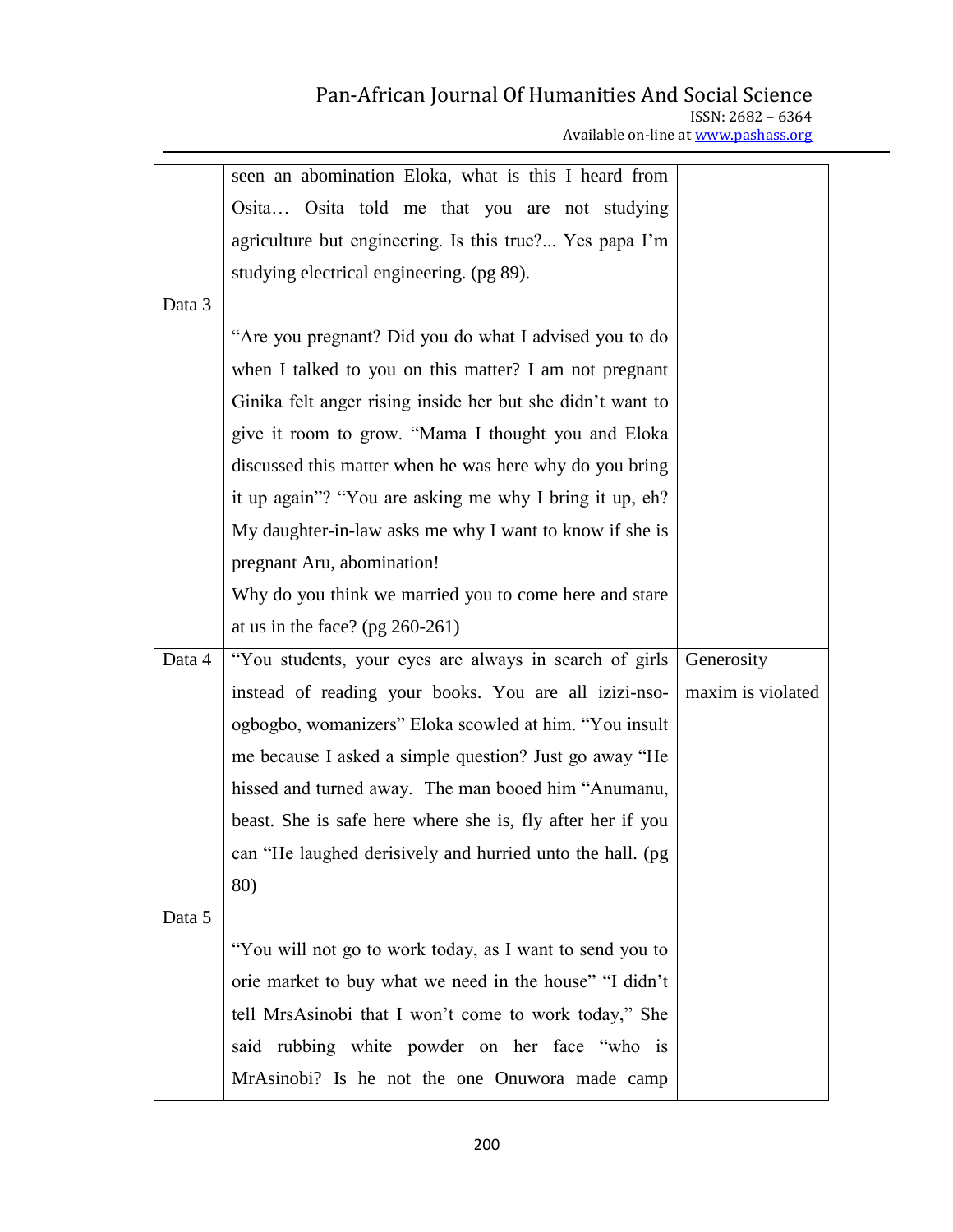## Pan-African Journal Of Humanities And Social Science ISSN: 2682 – 6364

Available on-line at www.pashass.org

|        | warden? He cannot do anything if we decide to stop you     |             |       |
|--------|------------------------------------------------------------|-------------|-------|
|        | from going to work any day. When you see him on            |             |       |
|        | Monday, tell him I sent you to the market, if he makes     |             |       |
|        | trouble let me know" Ginika said nothing, she was          |             |       |
|        | displeased, for she had wrapped some akara in banana       |             |       |
|        | leaves she wanted to take to Janet, Emma and Inno. She     |             |       |
| Data 6 | had done it before and they appreciated it. (Pg 264-265).  |             |       |
|        |                                                            |             |       |
|        | The officer frowned, but it was too late to zoom off,      |             |       |
|        | especially as one off Ginika's legs was inside the car and |             |       |
|        | the other outside and her aunt was already opening the     |             |       |
|        | door of the passenger seat to sit with the driver. He will |             |       |
|        | not stop to pick up any girl again until he has made sure  |             |       |
|        | she is alone her aunt said, still laughing (pg 291)        |             |       |
| Data 7 | "where did you pick up this one that looks so crude?       | These       | texts |
|        | Ginika, this girl does not measure up to your class, you   | violate     |       |
|        | know? Ginika had left the room without responding to her   | approbation |       |
|        | step mother's comment which she considered snobbish        | maxim       |       |
|        | and spiteful. (pg 52)                                      |             |       |
| Data 8 |                                                            |             |       |
|        | "Where are they going?" he asked Caleb, a boy of his age,  |             |       |
|        | who lived with lieutenant Ofoka. "Ha, you are just an      |             |       |
|        | Ignoramus, Caleb replied scornfully, He was a skinny       |             |       |
|        | light with bow legs. "You see soldiers getting into        |             |       |
|        | vehicles and you ask where they are going"? "Shut up,      |             |       |
|        | you foolish boy that walks like a duck" Udo said angrily.  |             |       |
|        | "Is it because I asked you question that you call me an    |             |       |
|        | ignoramus? "Yes because you asked a stupid question        |             |       |
|        | "Caleb's eyes flashed. "And don't ever call me a duck      |             |       |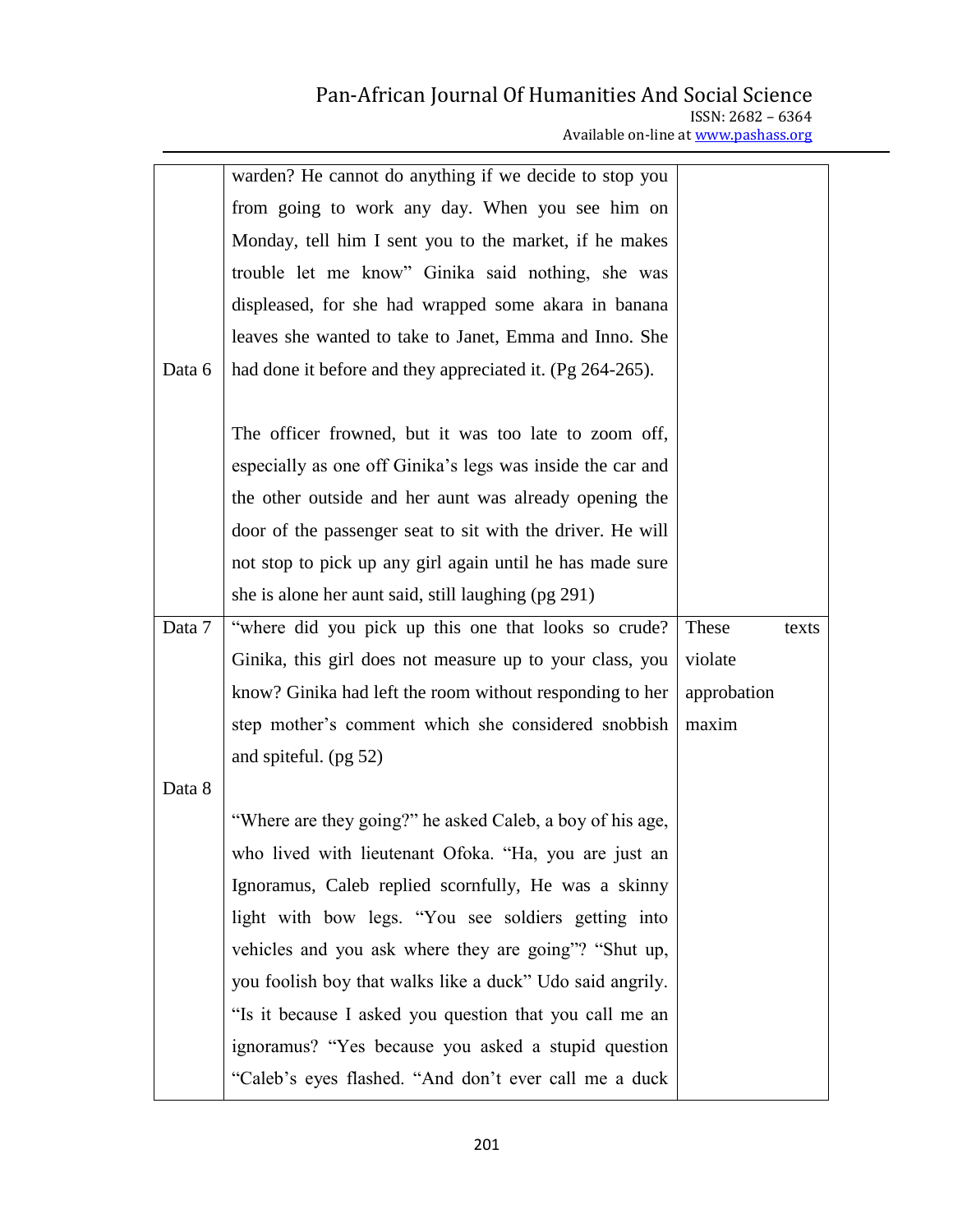Available on-line at www.pashass.org

| Data 9 | again or I will cut off your ears, bloody civilian like you" |                  |       |
|--------|--------------------------------------------------------------|------------------|-------|
|        |                                                              |                  |       |
|        | Nwakire confronted their father over what he called the      |                  |       |
|        | immoral and tyrannical invasion of Ginika's privacy. He      |                  |       |
|        | pursued him to his room one evening after supper "papa"      |                  |       |
|        | Ginika told me how you abused her two years ago, how         |                  |       |
|        | you misused your power as a parent and a medical doctor      |                  |       |
|        | to inflict psychological and mental wounds to her". (pg)     |                  |       |
|        | 104).                                                        |                  |       |
| Data   | One skinny young man of about twenty beats his breast        | Modesty          | maxim |
| 10     | and boasted he would be an army officer before the war       | is violated here |       |
|        | ended. Another youth shout him down. "Mechieonugi,           |                  |       |
|        | shut your mouth! You will for sure catch a leopard with      |                  |       |
|        | bare hands, you coward! When the time comes, you will        |                  |       |
|        | run 'forty' the race of a life time". Everyone roared with   |                  |       |
|        | uncontrollable laughter "What did I say wrong to             |                  |       |
|        | attract your scorn and venom? You all heard him I was        |                  |       |
|        | not talking to him why should he put his akputu mouth        |                  |       |
|        | into something that did not concern him, eh'' "who has       |                  |       |
|        | akputu mouth look at the thickness of his lips like the      |                  |       |
|        | lobes of a fat woman's buttocks". (pg 30-31)                 |                  |       |
|        |                                                              |                  |       |
| Data   | Auntie Lizzy raged. "Imagine, I should not say what          |                  |       |
| 11     | should happen in my house? Who are you? Esi be               |                  |       |
|        | giejeb'onye? Whose house does your house lead to?            |                  |       |
|        | Whether you are from America or from London, you             |                  |       |
|        | cannot do as you like in this house. And let me tell you:    |                  |       |
|        | you had better make your children behave well. Did you       |                  |       |
|        | give them any training at all? They are rude, forward and    |                  |       |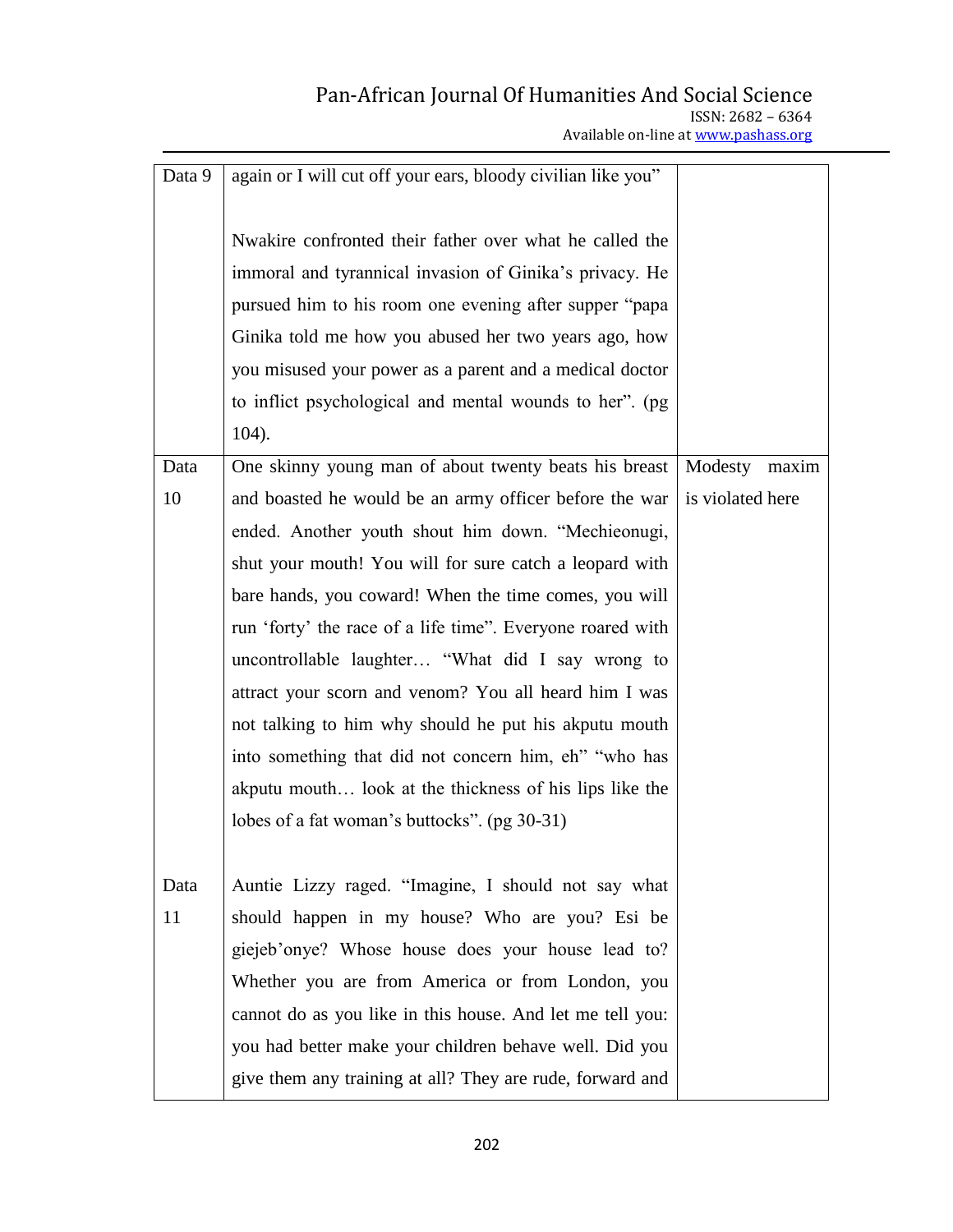|  | Available on-line at www.pashass.org |  |
|--|--------------------------------------|--|
|  |                                      |  |

|      | lazy". (pg 176).                                               |                   |
|------|----------------------------------------------------------------|-------------------|
|      |                                                                |                   |
| Data | please don't speak to my mum like that" Amaka said, her        |                   |
| 12   | eyes blazing "Is it because you don't have children of         |                   |
|      | your own that you abuse us"? "Auntie Lizzy please,             |                   |
|      | calm down. "Ginika clung to her. "Leave me, Ginika, set        |                   |
|      | your hands off me. Did you hear what this Ochicha this         |                   |
|      | cockroach said? I'm going to teach her a lesson.               |                   |
| Data | Eloka, what is this I heard from Osita, Chief Unegbu's         | Agreement         |
| 13   | son? When I visited his father this afternoon, Osita told      | maxim is violated |
|      | me you are not studying agriculture but engineering is it      | in this case      |
|      | Eloka nodded "yes, I'm studying electrical<br>true?            |                   |
|      | engineering I told you all along that I wanted to study        |                   |
|      | engineering. I'm not interested and I knew I would not do      |                   |
|      | well if I registered for it". "Eloka was it not enough that I, |                   |
|      | your father who is training you and paying your school         |                   |
|      | fees, wanted you to read agriculture? Should not have          |                   |
|      | respected my wish and registered for the course?               |                   |
|      |                                                                |                   |
| Data | "Why didn't you tell me that Eloka's father kept a woman       |                   |
| 14   | in the refugee camp?" She replied mama what are you            |                   |
|      | talking about? "Which woman I'm not aware that papa            |                   |
|      | kept a woman in the camp. Did someone tell you this?           |                   |
|      | The person could be a mischief-maker".                         |                   |
|      |                                                                |                   |
|      | Ginika, "I said it when I first saw you that your beauty is    |                   |
| Data | skin-deep, ochakaamaka. If only Eloka had agreed to            |                   |
| 15   | marry the girl Adaeze found for him, I would not have          |                   |
|      | been put in this condition". Her mother-in-law began to        |                   |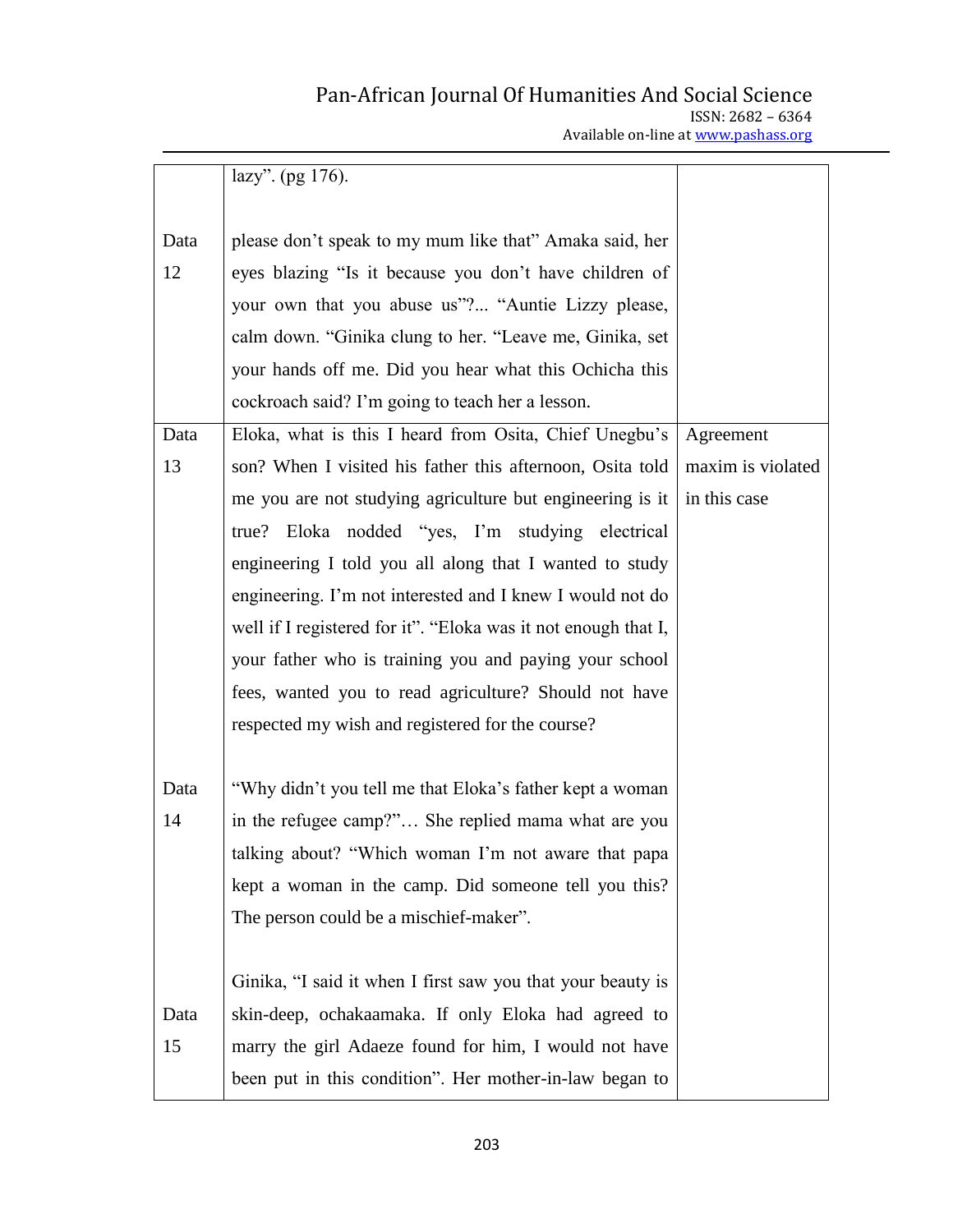# Pan-African Journal Of Humanities And Social Science ISSN: 2682 – 6364

Available on-line at www.pashass.org

|      | sob.                                                        |                    |
|------|-------------------------------------------------------------|--------------------|
| Data | "The baby died", the midwife said in a gentle voice         | Sympathy maxim     |
| 16   | Ginika gave a loud cry and began to weep. "Ginika, don't    | is violated here   |
|      | cry" her aunt consoled "It is best he should go. I saw him: |                    |
|      | he was too tiny and was malformed. Each of his hands        |                    |
|      | had two fingers missing. His breathing was laboured and I   |                    |
|      | watched him breathe his last. "Her aunt's words             |                    |
|      | distressed rather than comforted her. (Pg 297).             |                    |
|      |                                                             |                    |
| Data | Ginika spoke only once after they had all denounced her     |                    |
| 17   | "can't I stay until Eloka returns? "Are you mad? So you     |                    |
|      | think my son will stay married to you after what you did;   |                    |
|      | if you don't know it, this is a decent family. Now get out  |                    |
|      | of my room you win the war wife" Ginika burst into tears.   |                    |
|      | She got up and left the room, stumbling as she stepped on   |                    |
|      | the doormat (pg 295)                                        |                    |
|      |                                                             |                    |
| Data | "Stupid woman! Barawo! You don't kill SergentSule.          |                    |
| 18   | You go see pepper today. Nobody fit save you; you go        |                    |
|      | pay for your crime"  "You think say crying go save          |                    |
|      | you? You go see. Na you tell Sule make him go               |                    |
|      | circumcise himself before you allow him to touch you. No    |                    |
|      | be so ashawo? The wound get infection. You don't kill       |                    |
|      | better man, you bastard rebel! "You go dey for              |                    |
|      | guardroom till you tire for here or you can die if you      |                    |
|      | like", he spat "if you make noise, I shoot". (Pg 356-357).  |                    |
| Data | "We shall see. Remove your underwear and lie down on        | These<br>dialogues |
| 19   | the bed. I am going to examine you". "No papa, please,      | violates           |
|      | no one did anything to me. We were in the hell all the      | Pollyanna          |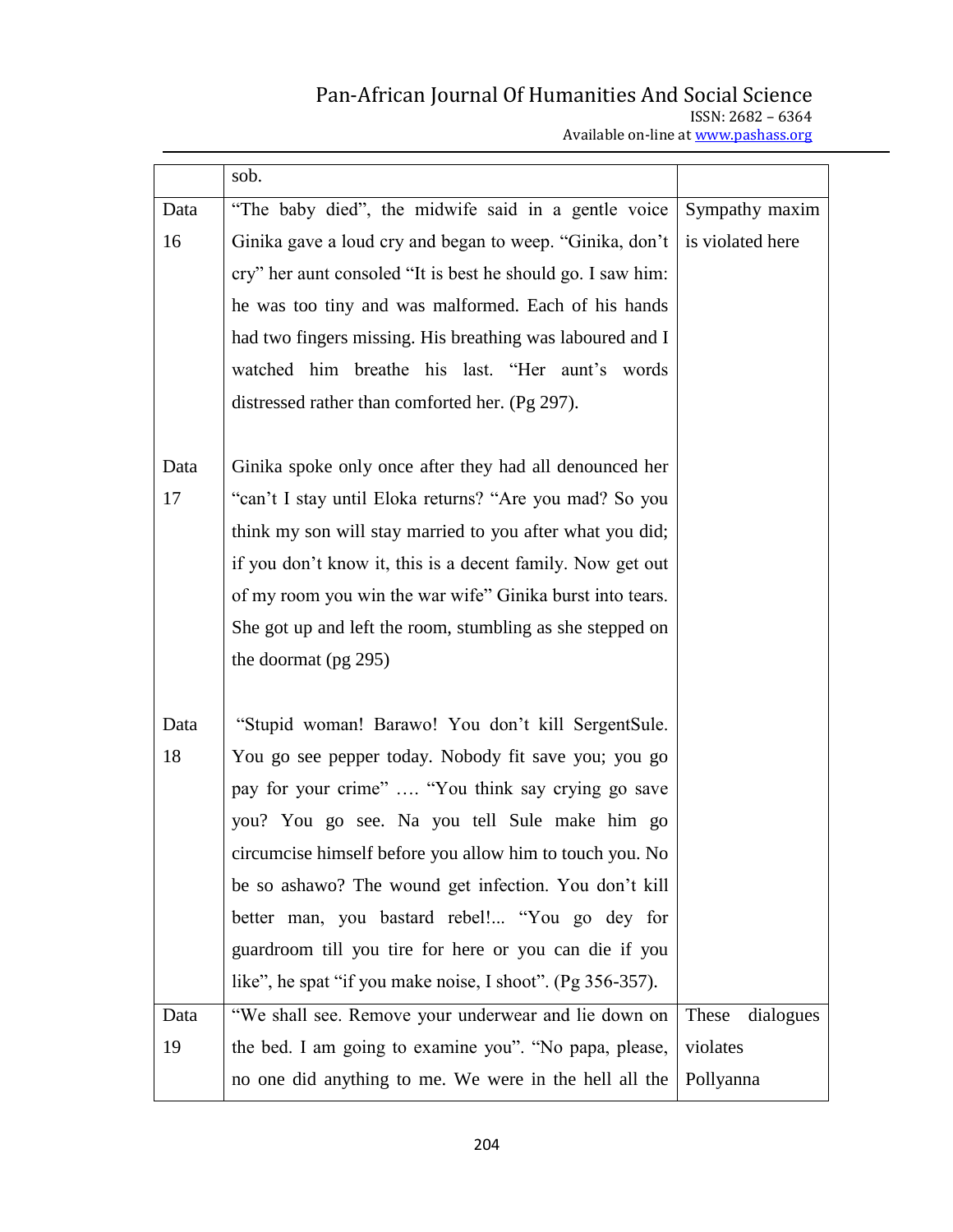| Available on-line at www.pashass.org |  |
|--------------------------------------|--|
|                                      |  |

|      | time" "She shrank further away from the bed and pressed      | maxims. |
|------|--------------------------------------------------------------|---------|
|      | her back against the wall. "Look Ginikanwa, do as I say;     |         |
|      | or do you want me to force you?" He glared at her. No,       |         |
|      | no, papa please "Get on with it! He barked moving            |         |
|      | threateningly towards her. Slowly she pulled off her         |         |
|      | underwear. (pg. 99).                                         |         |
|      |                                                              |         |
| Data | "Papa I'm sorry if I disappointed you, but you have          |         |
| 20   | nothing to fear. Eloka and I love each other very much.      |         |
|      | All we want is your blessing". "Si ebeapuo, leave my         |         |
|      | room" His words, spoken in Ama-Oyi dialect, sounded so       |         |
|      | final that she got up immediately to take her leave. (Pg.    |         |
|      | 176).                                                        |         |
|      |                                                              |         |
| Data | "So you are trying to justify what you did? Is that it?" She |         |
| 21   | shook her head. "No, don't get me wrong, I'm only            |         |
|      | asking you to try to understand" His voice was raised        |         |
|      | when he said, "I said you should leave" He glared at her     |         |
|      | and saw her flinch. Her eyes were full of despair but he     |         |
|      | was too angry with her to care.                              |         |

## **Research Question Two:**

**What are the effects of violation of politeness maxims to the hearers that led to tragic situations?**

# **1. Effects of violation of Tact Maxim (minimize cost to other and maximize benefit to other)**

The above lines in data 1, 2, 3 show violation of tact maxim which places high value on others wants. It is violated because high value was placed on-self"s wants.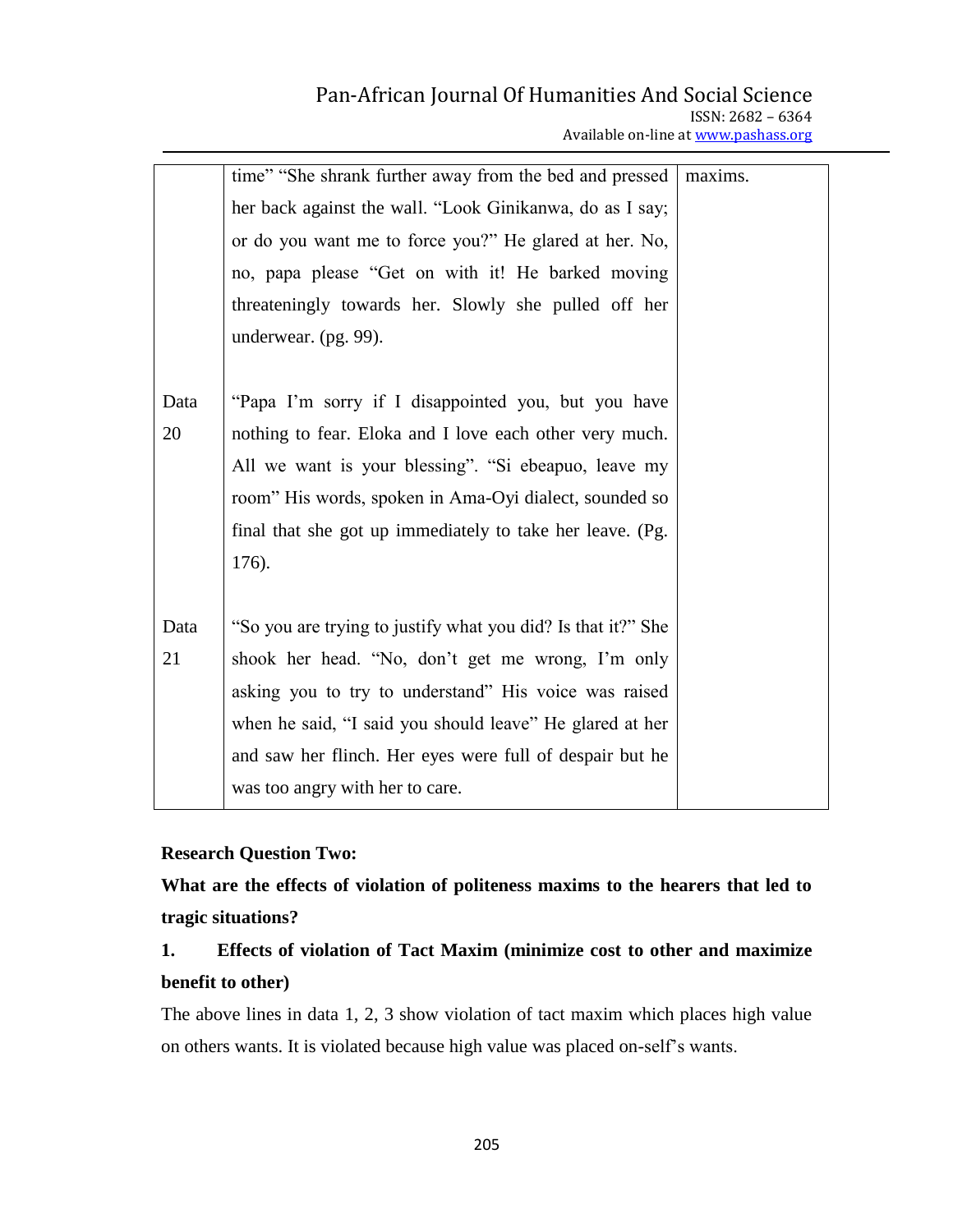In Excerpt 1, Ginika was forced to go back to the village Amaoyi with her father from Enugu. Her father is autocratic and actually issued a command. This action elicits hatred in her for her father which is a tragic situation.

In excerpt 2, Chief Odunze wants his son to study agriculture against Eloka"s wish to study electrical engineering. Also in excerpt 3, Ginika"s mother-in-law Akunnaya wants her to be pregnant against her wish. She has agreed with her husband to start having children after the war when they finish their education. This situation makes Akunnaya to hate Ginika and she starts making her uncomfortable in her husband"s house by giving her a lot of house chores which lead her to go for the dance at Nkwere as an escapist route which shatters her life. This choice of hers is a tragic flaw which maimed her for life.

# **2. Generosity Maxim (Maximizing benefits for others but minimizing benefits for self)**

The above excerpts in data 4, 5, 6 present violation of the generosity maxim. This maxim minimizes benefit to self and maximizes costs to self and the excerpts exhibit low value to others wants. In excerpt 'a', Elokas was mocked and abused just for asking Ginika"s name and his want and desire were denied him. In "b", Ginika was not allowed to send the parcel of akara she intended to give her colleagues in the office because her mother-in-law suddenly stopped her from going to work against her wish and wants her to go to Orie Market for her as a way of punishing her since she has refused to give her a grandchild. She is being scorned daily for that which is a tragic situation. In data 6, the officer frowned forgiving them a ride when he learnt that they were two ladies. This violated generosity maxim because he wants his own benefit of having a ride with a single lady who knows his plans for Ginika in the long run.

# **3. Approbation maxim. (Minimize dis praise of other and maximize praise of other)**

From the excerpts above, approbation maxim was violated as they show disapproval of others qualities. They are all acts of condemnation.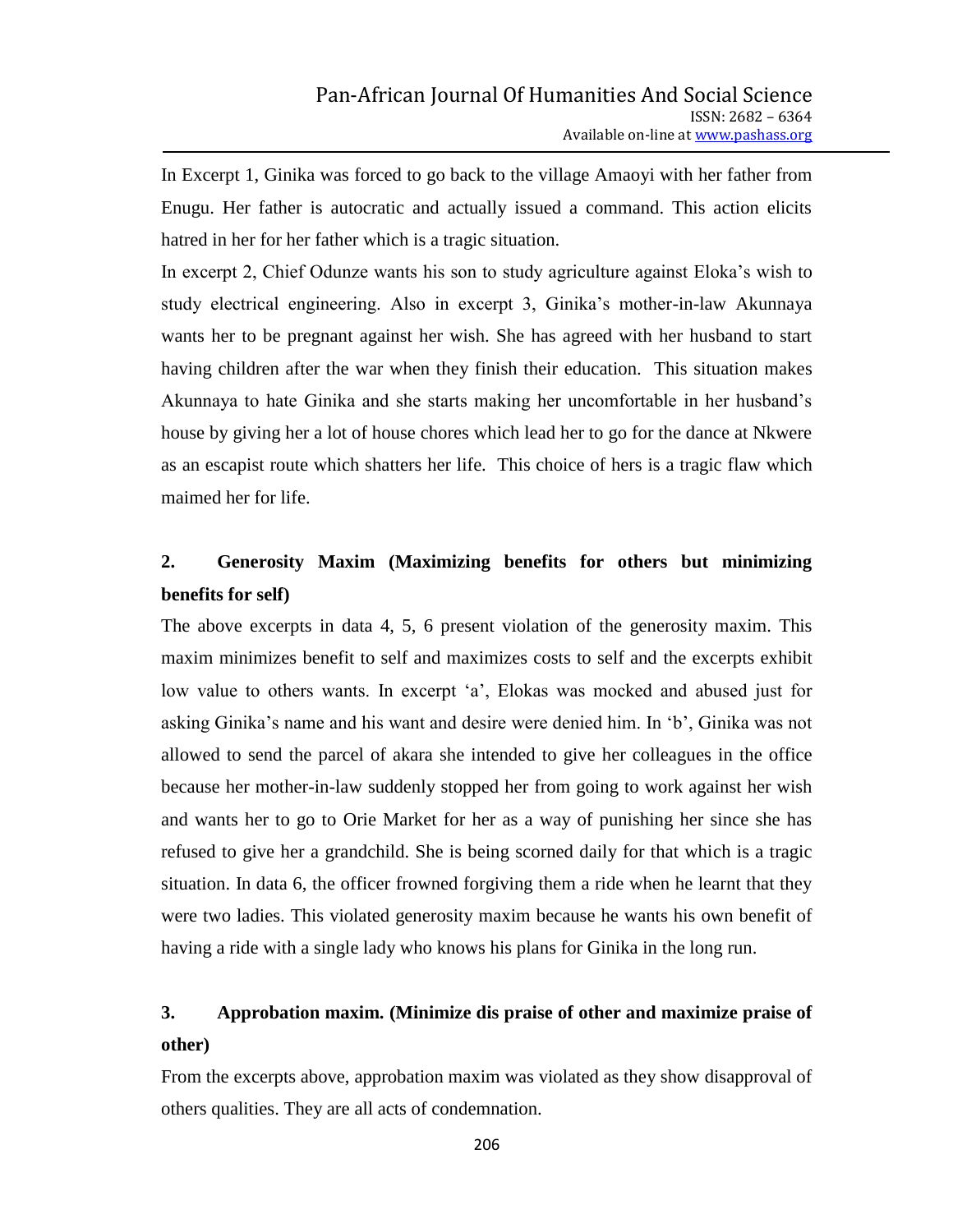In Data (7) Ginika"s step mother condemns Philo, by calling her crude In (8) Udo condemns Caleb by calling him a "duck" and Caleb calls him "Ignoramus" and (9) Nwakaire condemns his father"s action by saying it is immoral, cruel and concludes that he is not an inquisitor or prosecutor. The effects of the above are all devastating, abusing and condemnation which are tragic situations.

### **4. Modesty maxim (Minimize praise of self, maximize dispraise of self)**

The excerpts in data 10, 11, 12 depict violation of modesty maxim because they show dispraise of others because in 10, the man shows that he is stronger than the youth that wants to go and fight. In '11', Anutie Lizzy Ginika's step mother feels she is superior to Mrs. Ndefo because she is staying in her house. In "12", Amaka sees her mom better than Auntie Lizzy because she has children of her own. So there is a show of dispraise of others which is what this maxim says.

# **5. Agreement Maxim (Minimize disagreement between self and other maximize agreement between self and other)**

The examples data 13, 14, 15 are violation of agreement maxim. Agreement maxim places high value on others" opinion by maximizing the expression of agreement between self and others. Above examples lead to disagreement between self and others. In example (13) and Chief Odunze did not agree with Eloka for not studying agriculture, in "14" Ginika"s mother-in-law did not believe that Ginika does not know that her husband kept a mistress in the refugee camp and in (15), she does not agree that Ginika and Eloka should start having babies after the war. She is very resentful. Eloka"s father was disappointed and felt bad in example (13) all these are attributes of tragic situations which can harm one"s health.

# **6. Sympathy Maxim (Minimize antipathy between self and other maximize sympathy between self and other)**

The above lines in 16, 17, 18 are instances of violation of sympathy maxim because the utterances place low value on others feelings. In excerpt (16) the words of Antie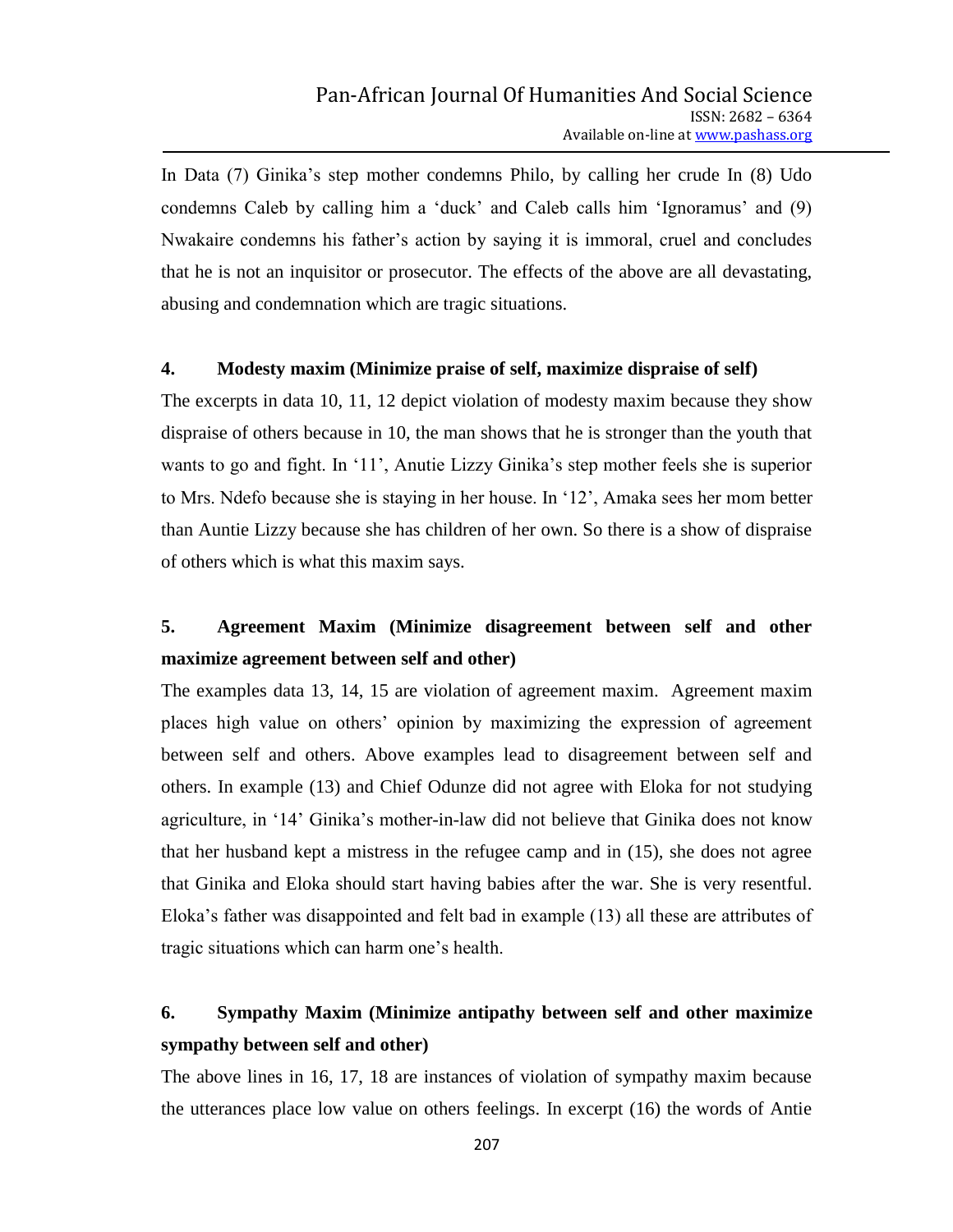Chito are even harmful to Ginika instead of comforting her. She yells the more because her baby died. In excerpt (17), Ginika practically begs her mother –in-law to stay until her husband comes back but she refuses to sympathize with her. In excerpt (18), the officer does not want to hear her own side of the story but decides to put her in the guardroom for further punishment.

# **7. Pollyanna Maxim (Consideration Maxim) (Minimize the hearer's discomfort)**

The excerpts in data 19, 20, 21 show violation of Pollyanna Maxim which is also a consideration Maxim. The people involved are not considerate of others feelings. In excerpt (19) papa Ginika does not trust his daughter so he does not bother how she feels as he examines her to see if she is defiled. In excerpt (20), Ginika"s father scolds Ginika when she tells him she wants to marry Eloka without considering the love they share. In excerpt (21), when Ginika tells Eloka the truth of the pregnancy Eloka refuses to be considerate of her predicament but out rightly rejects her.

Violation of politeness maxims as shown above is really affected by lack of maintenance of face value in the conversations involved. Generally speaking, politeness involves taking account of the feelings of other (Holmes 2008) A polite person makes others feel comfortable. These violations come inform of abuses, neglect, disrespect, disapproval and even death. The protagonist Ginikanwa says in her own words "that she realized bitterly that it was not the dreams one dreams that rule one"s life but the choices one make that determine the course of one"s life". (Pg 355).These choices include the choice of words for appropriate enhancement of positive conversational relationship among participants in a discussion parlance which may make or mar relationships among people.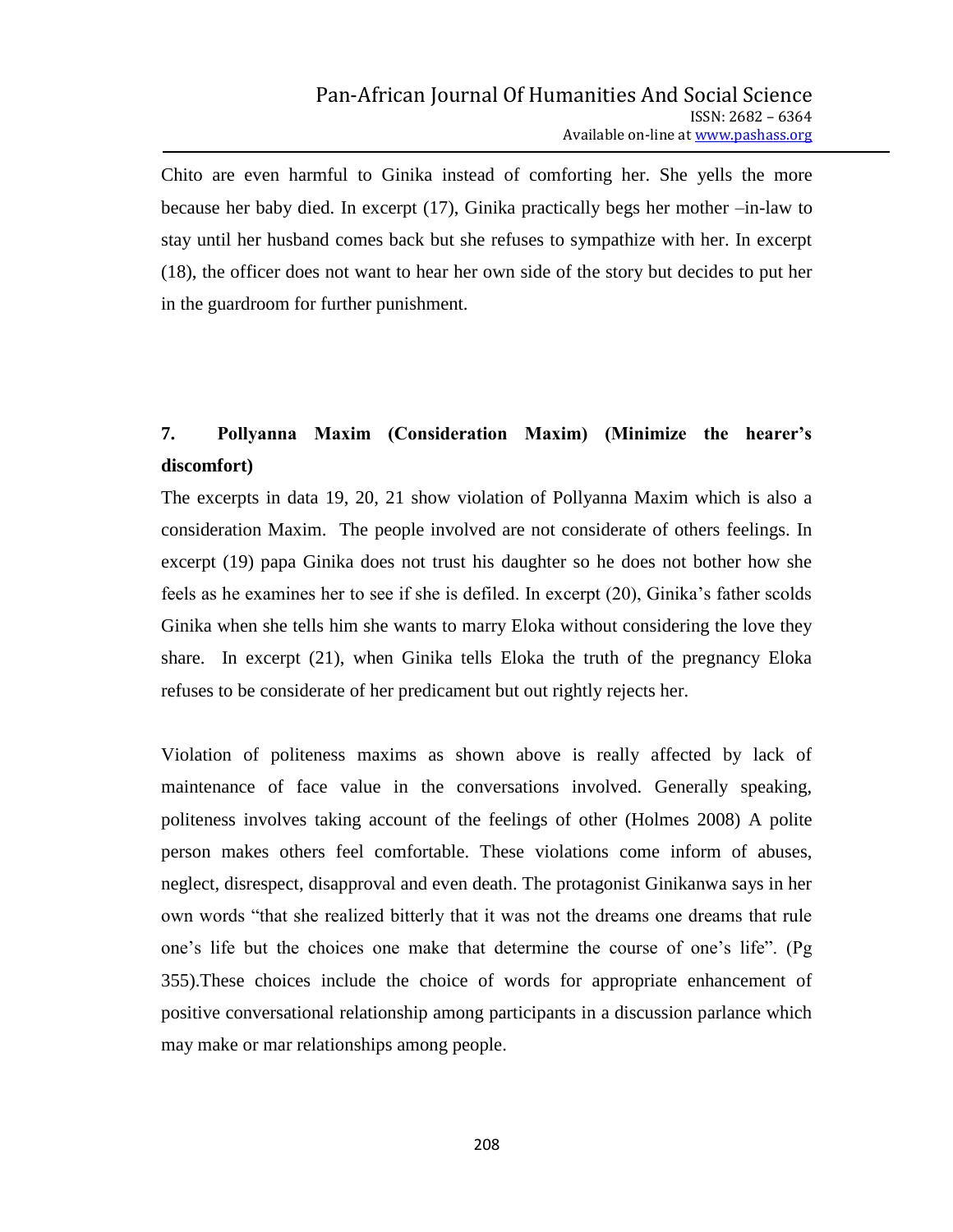### **Conclusion**

Language is a veritable tool in the hands of human beings especially creative artists. It is used by literary writers to portray some of the happenings in the society either positively or negatively. This tool is used by Akachi Adimora-Ezeigbo in *Roses and Bullets* which envelops violation of politeness maxims in a typical Nigerian/Biafran civil war setting. In the book, the researcher shows that in as much as there is war setting, people are living their normal lives; loving and getting married, antagonizing and hating others and so on. The researcher concludes that violation of politeness maxims among people often breeds hatred, rancour, altercation and in extreme cases death. All the Geoffery Leech's politeness maxims tact, modesty, approbation, agreement, sympathy and Pollyanna are violated. Ginikanwa the protagonist has a feel of it and lost everything but she does not lose her life by the intervention of her teacher Miss Taylor.

In communication, the role of politeness principle is reflected in the procedure to communicate verbally. It can be better if the communicants know the appropriate linguistic nuances to be used to oil the flow of conversation for a conflict free society.

### **Recommendations**

This study has provides new insights into the study and perception of politeness phenomenon as it has opened vistas for applying violation of Geoffery Leech"s politeness maxims in creative works like the novel. The researcher, therefore, recommends that communicators should not violate politeness maxims since it leads to tragic situations. Tragic situations advance to conflicts and this society in which hampers development. She also hopes that this work can be expanded by suggesting that a comparative study of the violation of this theory can be applied to two or more novels for a wider coverage.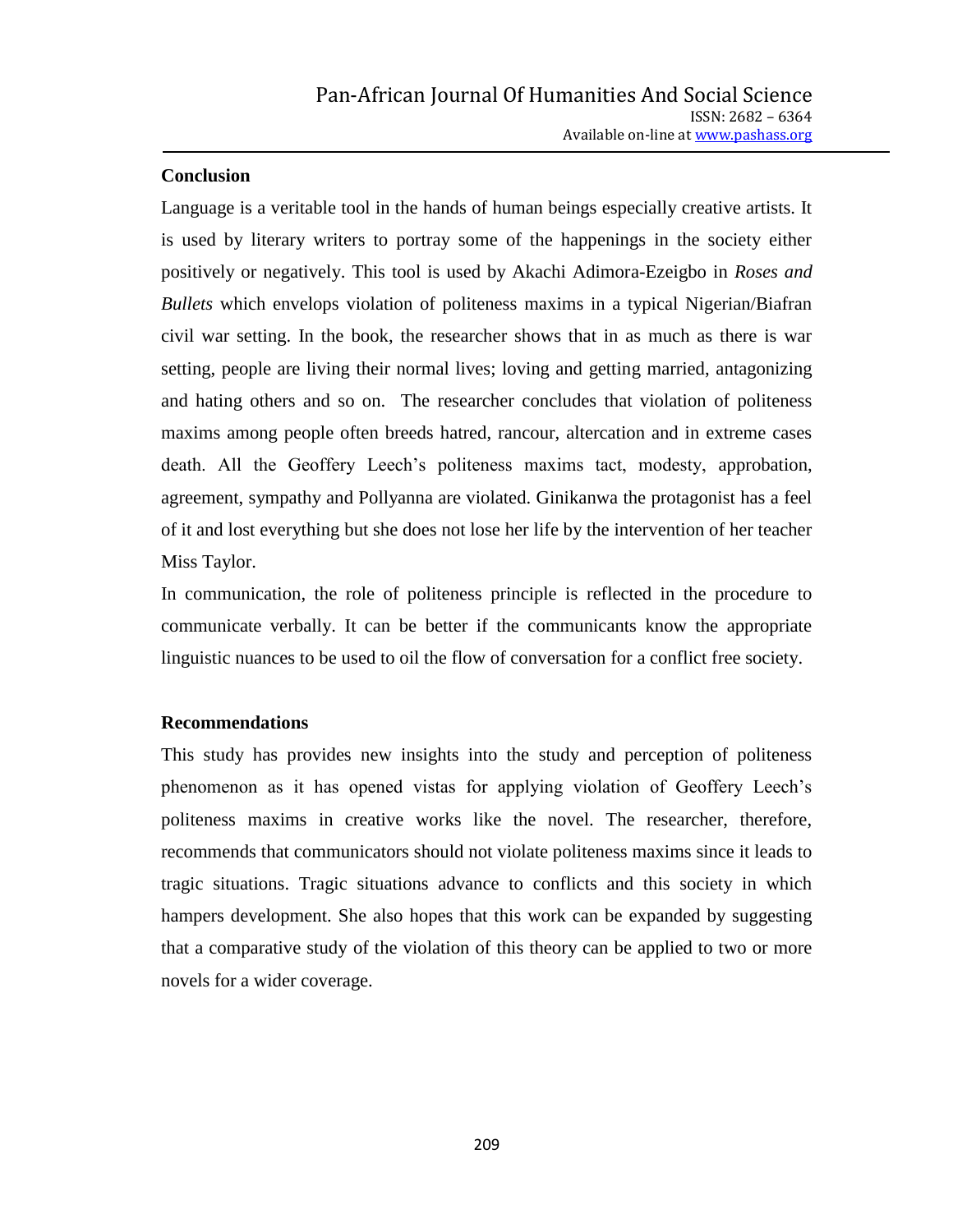#### **References**

Agbedo, C.U., (2015). General Linguistics Historical and Contemporary Perspectives. Kumcee-Ntaeshe Press Inc. Nsukka.

Behnam, B. Sakhaei, S.R. & Nabifar, N. (2014). The Sociolinguistic Analysis of Harold Pinter's "The Birthday Party' in terms of Brown and Levinson's Politeness Theory. *International Journal of Applied Linguistics and English Literature,* 3, 4, 80- 87.

Locher, M. & Bousfield, D. (eds) (2008). *Impoliteness in language studies on its interplay with power in theory and practice Berlin*: Mouton DeGruyter.

Brown, P. & Levison, S.C. (1978). *Universals in language usage politeness phenomena.* In E.N. Goody (ed) Questions and Politeness, Cambridge: Cambridge University Press.

Culpeper, J. (1996). *Towards an anatomy of Impoliteness'* Journal of Pragmatics 25, 349-367. Cambridge University Press.

Ezeigbo, A.T. (2014). Roses and Bullets.University Press Ibadan.

Hiba, N.M. & Nawal F.A. (2015).Pragmatics of Impoliteness and Rudeness.*America international journal of social science*.Vol. 4 No 6 December 2015/24 pdf.

Holmes, J. (2008). An Introduction to socio-linguistics.*England Pearson Education International Journal of Humanities Social Sciences Education (IJHSSE) VoI.1*, Issue

11, November 2014, Pp. 170-179 ISSN 23 401-0381 (on line).

[https://www.encylopedia.com](https://www.encylopedia.com/) free online encyclopedia.

Jasim, M.H. & Aziz, F.H. (2010). Silence as Non-Verbal Positive Politeness Strategy in August Strindberg"s The Stronger: A Pragma-Stylistic Study. *Journal of Missan Researches,* 7 (13), 291-323.

Lakoff, R. (1975). *Language and woman's place.* New York: *Haper and Row*.

Leech, G.N. (1983). *Principles of Pragmatics:* Harlow: Logman.

Naizi, N. and Gouitam, R. (2010).*How to study literature, stylistic and pragmatic. Approaches India:* New Delhi PHL Learning Private Limited.